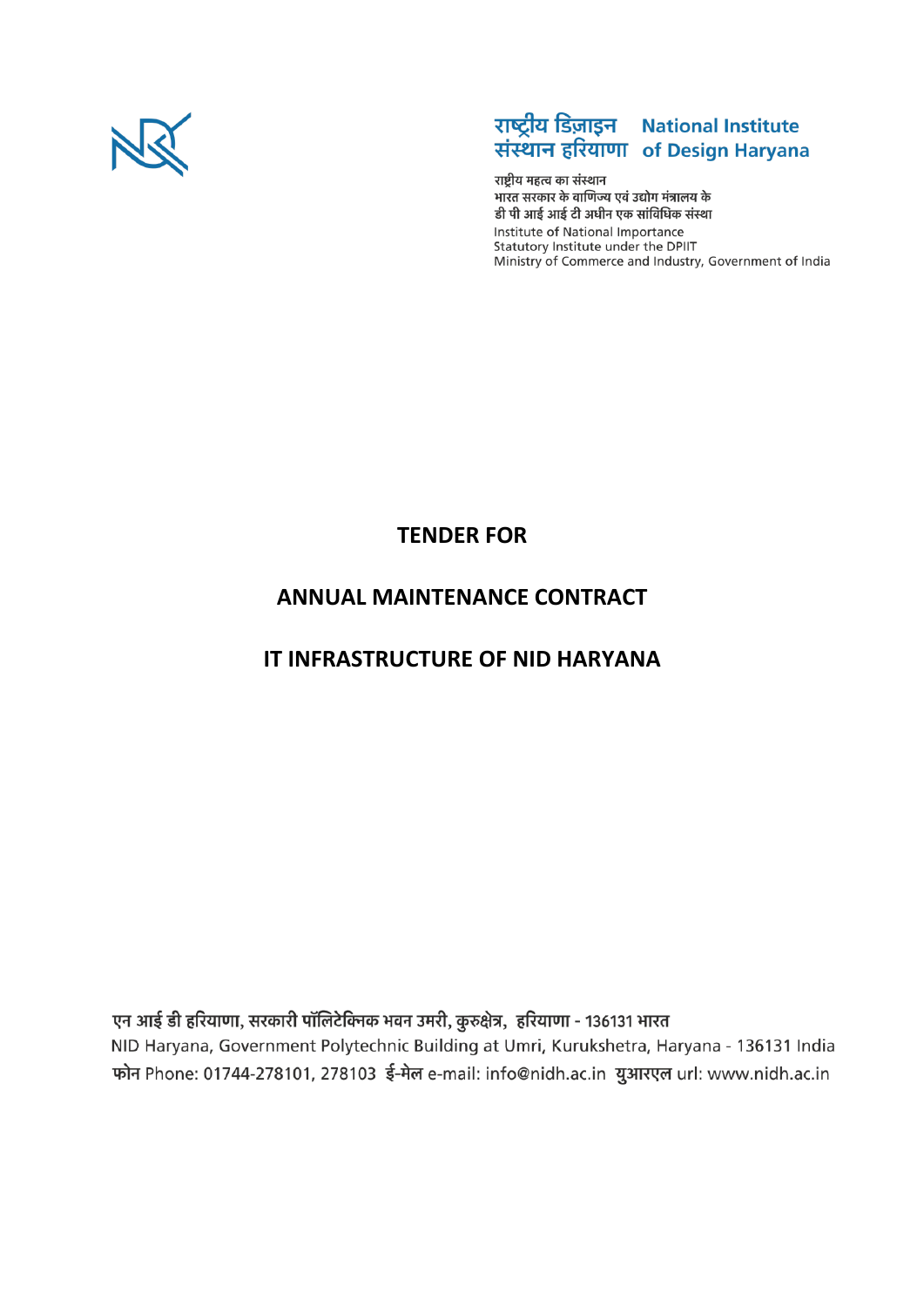

#### राष्टीय डिज़ाइन **National Institute** संस्थान हरियाणा of Design Haryana

राष्ट्रीय महत्व का संस्थान भारत सरकार के वाणिज्य एवं उद्योग मंत्रालय के डी पी आई आई टी अधीन एक सांविधिक संस्था Institute of National Importance Statutory Institute under the DPIIT Ministry of Commerce and Industry, Government of India

Tender No.: NIDH/IT/TENDER/02/2020-21 Date: 29.12.2020

### **NOTICE INVITING TENDER**

National Institute of Design, Haryana is established in 2016 at Kurukshetra, Haryana as an Institute of National Importance under the Department for Promotion of Industry and Internal Trade (DPIIT), Ministry of Commerce and Industry, Government of India, to emerge as a global leader in Design Education and Research. The Institute aims at becoming the torchbearer for innovative design directions in the Industry, Commerce and Development sectors. NID Haryana's multi-disciplinary environment consisting of diverse design domains helps in creating an innovative and holistic ecosystem for design learning and delivering solutions focusing on the emerging needs of people integrated with digital and cutting-edge technologies. NID Haryana currently offers full-time four year Bachelor of Design (B.Des.) programme with specialization streams of ;

INDUSTRIAL DESIGN,

COMMUNICATION DESIGN and

TEXTILE & APPAREL DESIGN.

The Institute has IT infrastructure consisting of Workstations, Desktops, Laptops, Apple iMac, Servers, Plotters, Printers, Scanners, UPS and CCTV etc. of different make and model which needs to be maintained properly by competent professionals.

Sealed tenders are invited from experienced agencies for Comprehensive Maintenance Contract in respect of Computers and Peripherals in the National Institute of Design Haryana (NIDH) situated at NH-1, Village UMRI, Kurukshetra initially for a period of one year. Detailed instructions for submission of tender are attached with this notice.

Last date for submission of queries, if any is **10.01.2021** via email on it@nidh.ac.in.

Last date for submission of the tender at NID Haryana, Kurukshetra is **20-01-2021.**

#### **Chief Administrative Officer**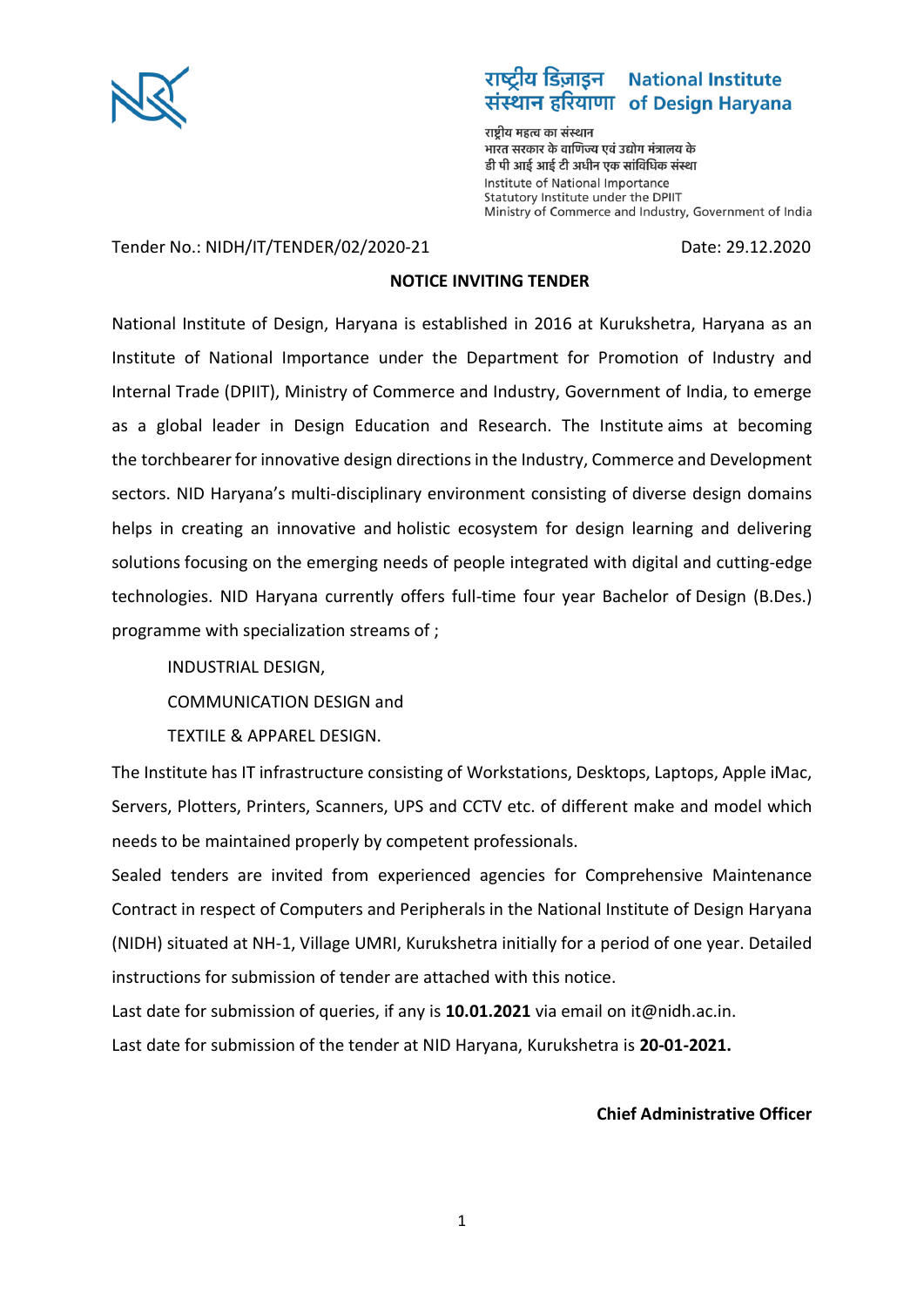#### **GENERAL AND SPECIAL TERMS AND CONDITIONS**

**1. Submission of Tender**; Interested firms should submit their documents satisfying the technical bid requirements in a sealed cover, superscribed with **'Technical bid' (as Annexure-A)** along with another sealed cover superscribed as **'Financial Bid' (as Annexure-B)**. Both the envelopes should be sealed and placed in another sealed envelope superscribed "Tender for AMC of IT Infrastructure" and send to the undersigned at the earliest, but not later than **1730 Hrs. on 20.01.2021**. The tenders will be opened on **next day at 1400 Hrs**. by the Tender Evaluation Committee and in the presence of the authorized representative of the bidder, if any, who wish to participate, in the Conference Room of the NID Haryana. Technical Bid will be opened first and only those firms, who fulfil the Technical terms & conditions, will be eligible for participating in the "Financial Bid".

#### **2. The technical eligibility conditions are as follows: -**

- i.The firm should be in the business of maintenance of Computers and its peripherals at least for the last 5 years (Requisite documents to support this claim will have to be produced for verification).
- ii. The firm should have annual turn-over worth Rs. 10 lakh per annum from AMC of computers and peripherals during the last three years (2016-17, 2017-18 and 2018-19). Copy of Audited Annual Accounts for all three years attested by CA is to be enclosed.
- iii.A satisfactory performance certificate and Copy of purchase orders regarding AMC of similar work from at least two Govt. Departments/PSUs/Autonomous Bodies/Statutory Bodies shall have to be furnished.
- iv.The firm must be willing to provide onsite support for Workstations, Desktops, Laptops, Apple iMac, Servers, Plotters, Printers, Scanners, UPS and CCTV etc. of different make and models.
- v.The Firm must have valid ESI, EPF and GST registration. Copy of registration certificates to be provided.
- vi.The firm must submit self-attested copies of valid Income Tax Clearance certificate/Returns for three years (2016-17, 2017-18 and 2018-19) and self-attested copy of the PAN Card.
- vii.The firm should submit the complete list of Hardware and Network engineers on the rolls of the firm with qualifications & experience details as well as list of engineers whom they will be able to provide to this institute in case they are awarded work order.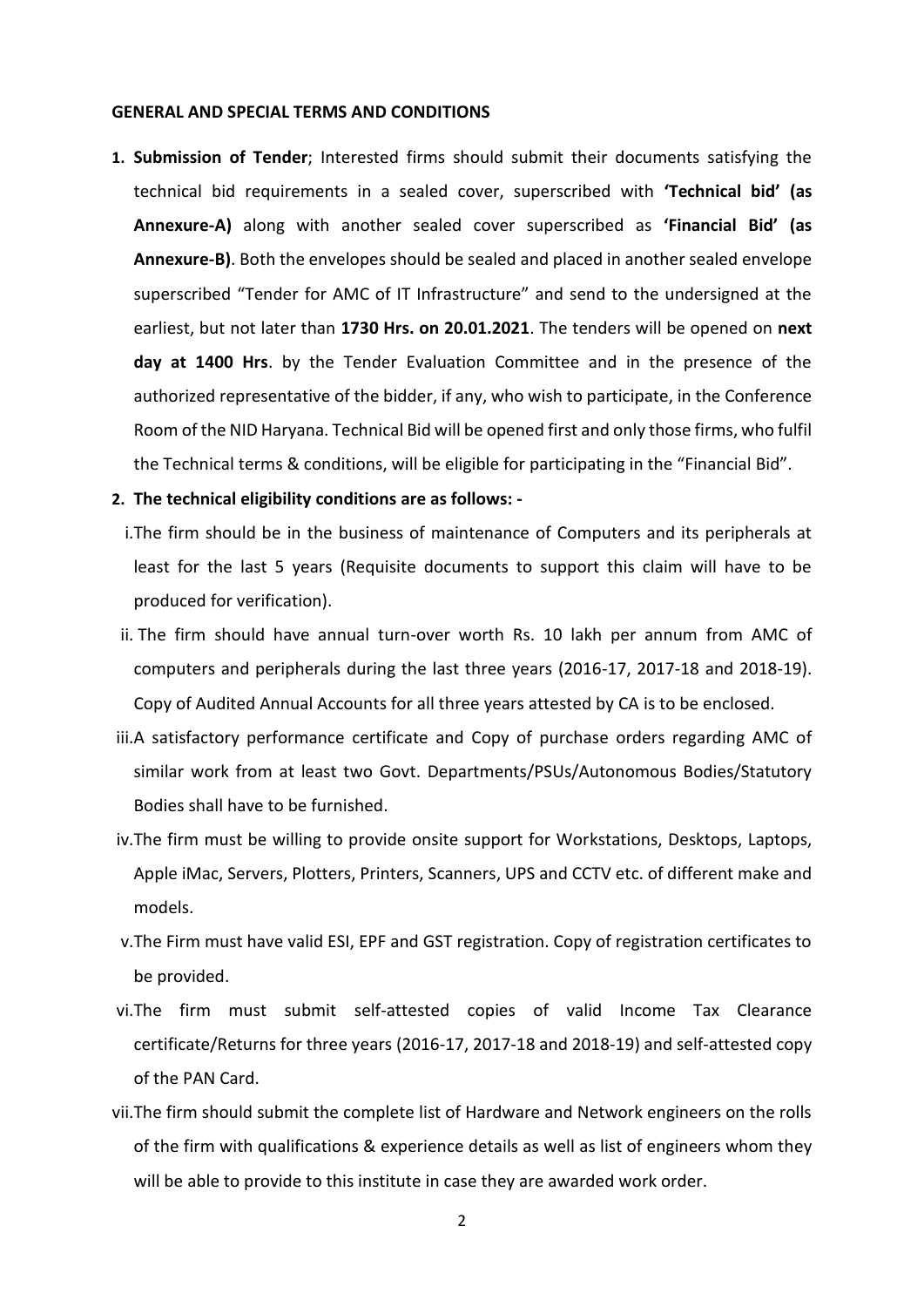- viii.The address of the workshop with telephone No. and Email Id local city or (Delhi/Chandigarh/Karnal/Ambala) should be furnished. Officers of NIDH may visit the workshop for inspecting resources available.
- ix.A general undertaking stating that all the terms and conditions of this Bid Document are acceptable. The same must be signed by an authorized person of the applying firm and submitted along with the bid.
- x.Technical bid should be accompanied by Bid Security Declaration in the format attached with this tender document.
- xi.Vendor must be authorized service provider of reputed OEM brands such as HP/Dell/Lenovo/IBM/ACER/Apple etc. for any product.
- xii.Only the firms meeting the above technical terms & conditions should submit their quotations in sealed cover. Technical bid shall include documentary proof in respect of each of the above points. Financial bids of firms, who fail to fulfil of the above conditions, will not be considered.
- xiii.The successful firm will be required to furnish Bank Guarantee/FDR in favour of Director, National Institute of Design, Haryana equivalent to 3% of the contract amount as Performance Security valid for a period of sixty days beyond the date of completion of all contractual obligation. The same will be released after satisfactory completion of the contract. Only the firms meeting the above terms & conditions should submit their quotations in sealed cover. The firm which fails to fulfill any of the above conditions will be disqualified.

#### **3. Instructions for filling Financial bid**: -

i.The rates may be quoted (item wise) on comprehensive basis for the Servers, Workstations, Desktops, Laptops, Apple iMac, Plotter, Printers, Scanners, Projectors, UPS, (CCTV & associated peripherals like NVR, Power Supply, HDD, Network Switch) etc. in the proforma placed at **Annexure-B**, in sealed cover. The lowest bidder will be decided on the basis of lowest bid achieved. Item wise unit price may also be quoted.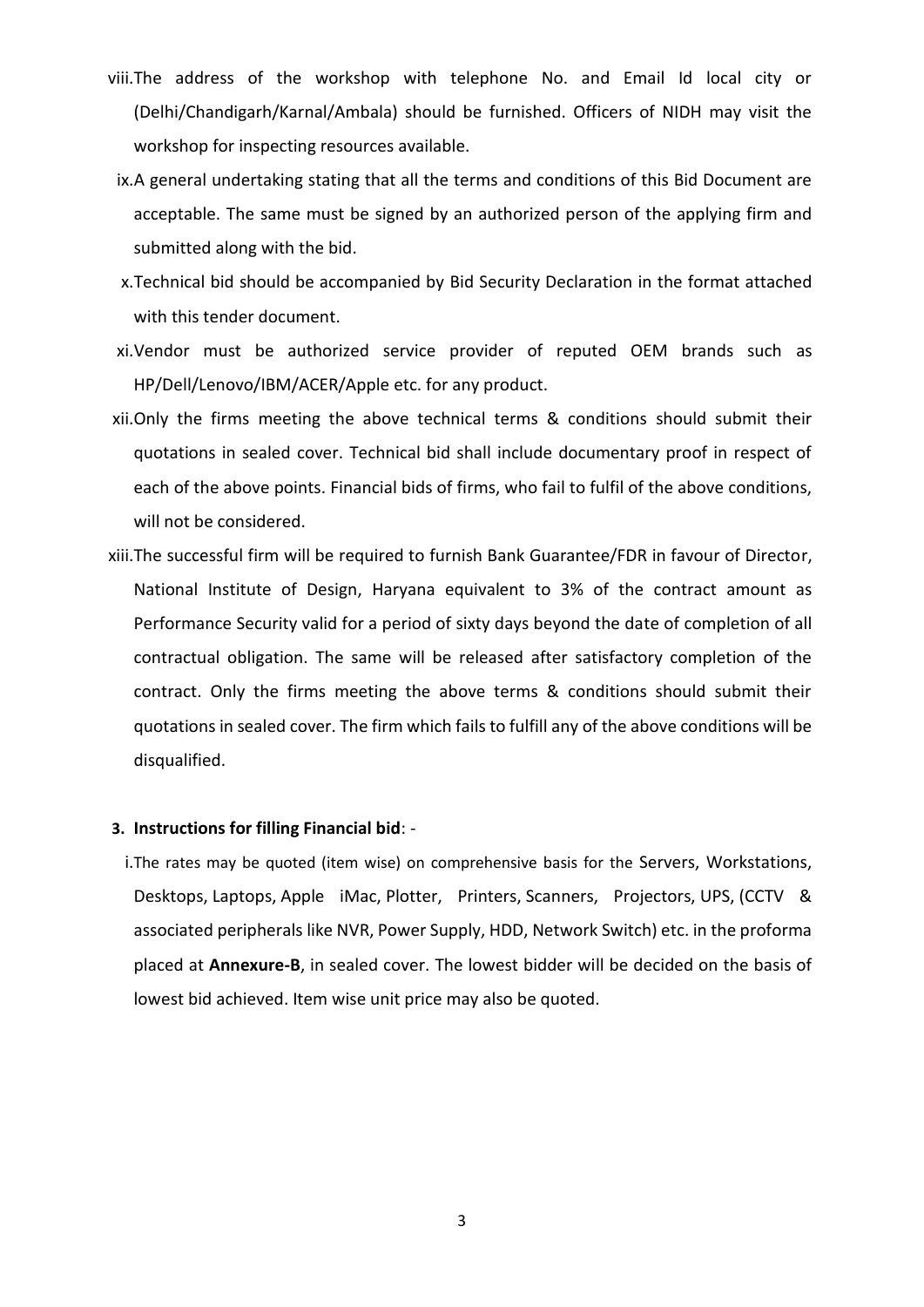#### **4. Scope of Work**

- i.The scope of work covers comprehensive annual maintenance Hardware (such as Servers, Workstations, Desktops, Laptops, Apple iMac, Plotter, Printers, Scanners, Projectors, UPS, CCTV etc. of different make & model) and various software's installed at National Institute of Design Haryana, Kurukshetra campus from time to time.
- ii.To provide regular Onsite Preventive Maintenance
- iii.To replace old & faulty parts with new & genuine parts, wherever required in the items covered under AMC
- iv.The list of items for which AMC is to be given may be modified at the time of awarding the contract
- v.Antivirus Management in all Computer Systems which are under AMC is part of the contract.
- vi.The contract may be further extended subject to satisfactory performance of the vendor. NID Haryana has full right to curtail/extend the contract.

#### **5. Deployment of Resident Engineer**

- i.The vendor will provide Two Resident Engineers from 0900 hours to 2000 hrs on all working days from Monday to Saturday. In case of absence of any of the REs for more than 1 day, the suitable substitute should be provided. Further, the REs may be called on Sunday /Closed Holiday/late hours on some occasions to meet emergent situations.
- ii.The Resident Engineers should have Degree/Diploma in (Computer Science/IT or similar) or equivalent from any recognized University/College/Institute with an experience of not less than Four Years in Computer Hardware, Software and Network Maintenance. The firm is required to provide documents in support of qualification and experience, which would be checked by NIDH to verify the suitability/competence of the service engineer. The Resident Engineers provided by the Firm shall not be changed frequently. However, if found incompetent by NIDH, the Resident Engineer shall be suitably substituted by the Firm immediately.
- iii.The engineers should be equipped with mobile phones to ensure availability.
- iv.The salary of the Resident Engineers shall be paid by the agency/vendor as per the Minimum Wages Act with ESI, EPF etc. The REs placed at NID Haryana must be on permanent roll of the company and no third-party arrangement for the deployment of manpower will be entertained.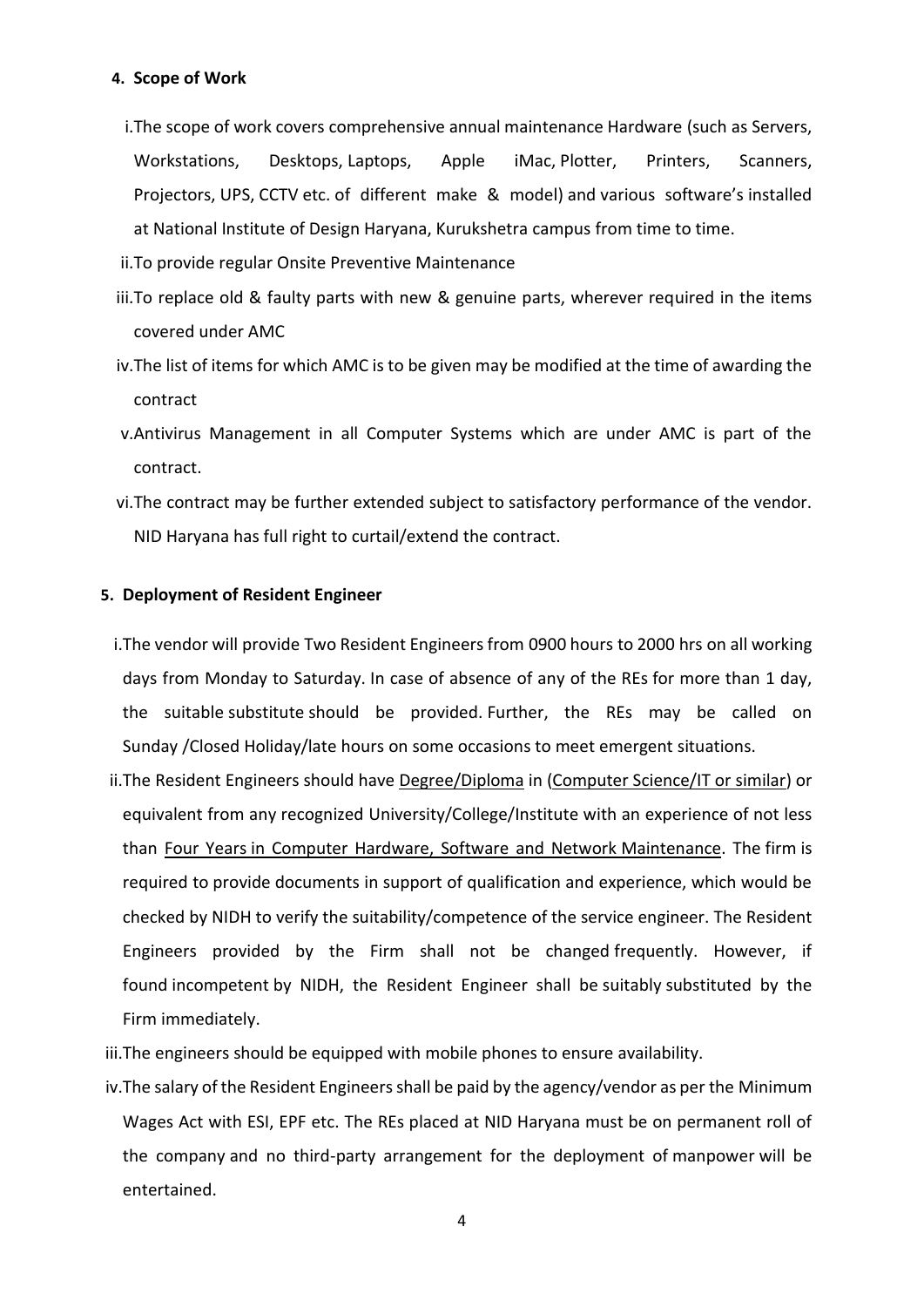#### **6. Service Assurance**

i.Preventive Maintenance will be carried out on monthly basis and special cleaning of equipment's like Computers, Printers, Keyboard etc. From outside with liquid cleaner should be done once in a fortnight. A signed report certifying preventive Maintenance carried out on monthly basis of all items installed at NIDH duly verified by IT-in charge would be submitted along with the quarterly bill of AMC to NIDH for release of payment. Failing of which the payment may be withheld till the preventive maintenance is carried out. The quarterly payment will be made strictly based on satisfactory report of IT –in charge.

ii.The schedule of preventive maintenance shall be as follows:

- a. Cleaning of all equipment's using vacuum air, brush and soft muslin clothes.
- b. Checking of power supply source for proper grounding and safety of equipment.
- c. Ensuring that the covers, screws, switches etc. are firmly fastened in respect of each equipment.
- d. Scanning of all types of virus and elimination and removal of the same.
- e. Shifting of equipment within the building as and when required.
- f. The antivirus server console software, and antivirus client software, along with necessary software licenses, their renewals with OEM /PRINCIPALS for centralized management of antivirus software and services shall be provided by NIDH separately at its own cost. The regular updating and patching of anti-virus software and regular checking of deployment of latest version of anti-virus software on the client machines is under the scope of the Contractor.
- g. Any other actions required for preventive maintenance.
- iii.The service engineer would take up any reported fault within thirty (30) minutes. As far as possible, the repairs would be carried out onsite itself. However, in case the equipment needs to be taken to the firm's/workshop, the firm would provide a 'stand-by' for the same. Also sufficient quantity of the spares of all types should be kept in the Institute. The firm will also provide maintenance and repair services on holidays in case of emergency. The Firm shall at his own cost, provide adequate media and necessary hardware and software resources – for carrying out backup and restoration drills.
- iv.The equipment to be taken out to the workshop for repairs will be done with proper permission of the competent officer and would be at the firm's own risk and expenses.
- v.In case the requisite parts are not available, the same should be replaced with the parts of higher level compatible with the system of equivalent make & brand.
- vi.The firm shall be responsible for taking back up of data and programme available in PC (Workstation/Desktop) or Laptop before attending to the fault and shall also be responsible for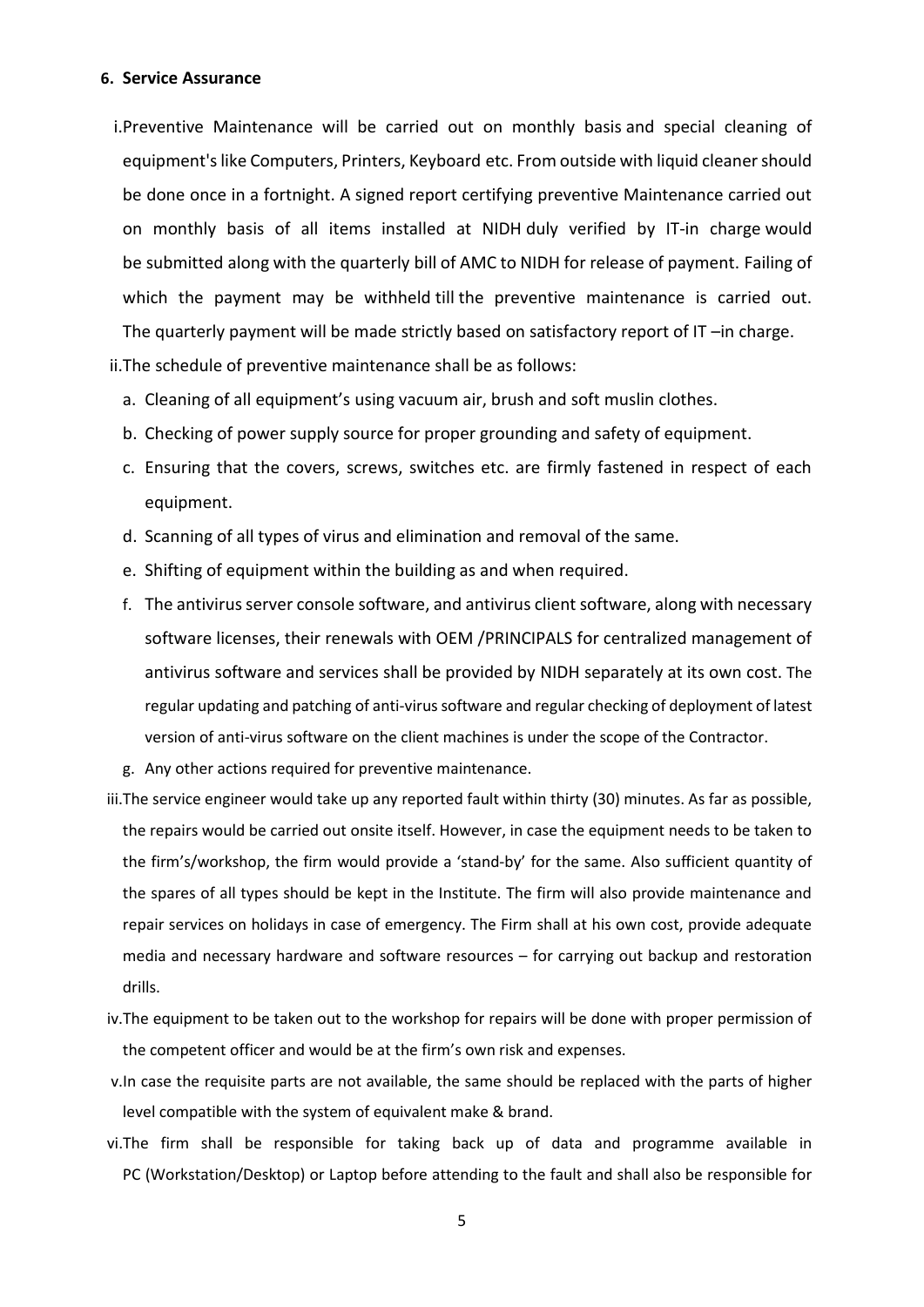reloading the same. The backup copies are to be returned to the users, under acknowledgement from the user. In case data is lost, the firm shall be responsible for recovering the same at their own cost.

- vii.Being a comprehensive contract, all liabilities arising out of any fault/replacement of any part, will be borne by the vendor, if not mentioned separately otherwise. Any damage or loss caused to the Server/s, Workstations/s, Desktop/s, Laptop/s, Printer/s, Scanner/s, UPS/s, CCTV/s etc. or their parts due to negligence, mishandling by user or resident engineer shall be made good by the company either by payment in cash at the prevailing market price of that items or by a new one (from OEM) of the same make and specifications.
- viii.The contract will be initially valid for a period of **one year** from the date of furnishing of performance Bank Guaranty and further extension is subject to the satisfactory performance. The rates quoted should also cover the maintenance of operating system, software installation, installation of patches, pre-emptive actions against spread of virus, detection/removal of virus, configuration of applications (client/server), connection of computers/Laptops to projector/Video Conferencing Machine for presentation. The rates quoted will remain in force for the full period of the contract. No revision of rate on any account shall be entertained during the contract period. It will be open to NIDH to extend the term of the agreement on the same terms and conditions for a further period up to one year, if necessary.
- ix.AMC exclude clause: AMC will include Laptop batteries/UPS batteries but computer stationery like paper/ ribbons/ laser printer toners/ inkjet cartridges will not be covered under AMC. However, comprehensive AMC includes all the electronics, plastic items, knobs, movable/ rotational parts necessary for normal operation of the original equipment excluding only the stationary items like tapes, ribbons, toners etc.
- x.The vendor shall check all the computers/ printers & other equipment's which are under warranty and out of warranty within 3 days of signing the contract and submit report to the Office of CAO, NIDH. In case no report is submitted within stipulated time, it will be assumed that all the machines are in running conditions.
- xi.The Systems that are not serviceable by the agency due to obsolescence of technology or non-availability of part/ assemblies/components, will be withdrawn from the maintenance contract. The decision of competent authority in NIDH regarding non-availability and obsolescence of Technology and withdrawal of these items from the main contract will be final. Withdrawal of such systems shall be communicated to the agency and equivalent maintenance charges shall be deducted accordingly.
- xii.At the end of the AMC- contract period, both the user and AMC holder shall certify separately that the computer systems/electronic device are in satisfactory working condition and that no fault or complaints are pending.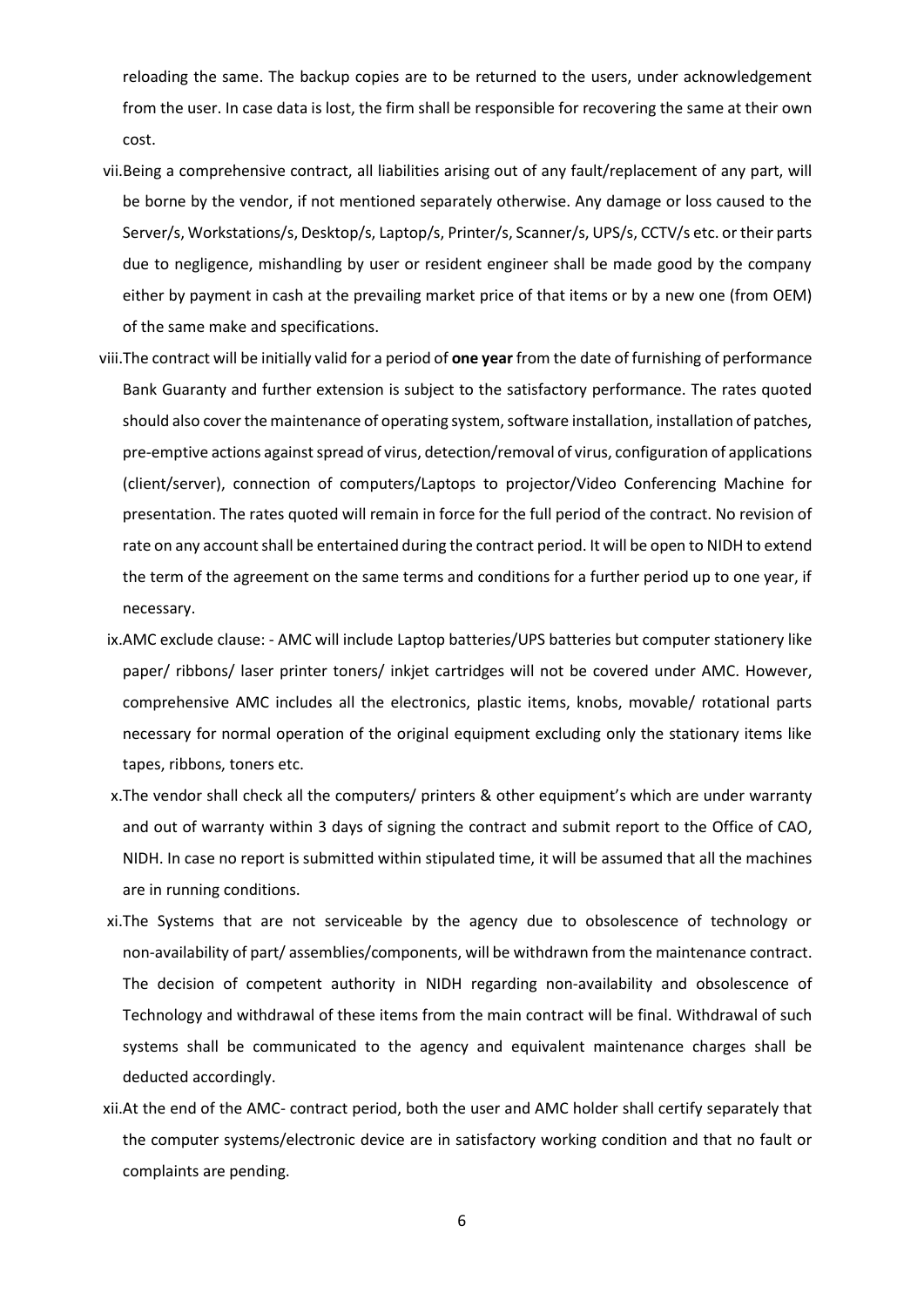- xiii.In case of non-performance of the contractual obligation for the entire/ extended period of contract the firm/ agency will be liable to recovery at higher rates, vis-a-vis those contracted with, which may have to be incurred by this Contract on maintenance of machines for the balance period of contract by alternative means. The Performance Bank Guarantee in such event would also be forfeited.
- xiv.The NIDH shall have the right to inspect firm/Agency site to assess infrastructure before awarding the AMC and it may reject contract in the event of dissatisfaction about Firm's infrastructure or otherwise.
- xv.The contract cab be terminated by this Institute at any time without giving any notice or without assigning any reason, if the work of the contractor is found unsatisfactory during the currency of this contract. In this connection decision of the competent authority of NIDH shall be final and binding on the firm.
- xvi.This tender is not transferable and under no circumstances the successful bidder shall be allowed to sub- contract with any other person/party.
- xvii.At the time of expiry of contract all the equipment's under maintenance shall be handed over in working condition so that handing over of AMC to next contractor takes place in a smoother manner. The vendor shall provide services for at least 15 working days from the date of expiry of the contract for smooth transfer of the AMC to the new contractor without any extra cost. In this connection, any equipment which is noted as in non-working condition till the last hour of the AMC contract period should be rectified by the Contractor without any extra cost to the department.

#### **7. Penalty**

- i.If the Firm/Agency does not attend to the complaint of minor faults within 30 minutes from the time of complaint registered to the resident engineer deployed by the company, the penalty of Rs. 100/- per hour shall be levied. Further, if the resident engineer reported the complaint to the firm for rectifying the same and the same may not be rectified within a day, an amount of Rs.500/- per day per complaint from the vender will be deducted in the subsequent bill.
- ii.If the company fails to repair/replace the system for one week, the system may be got repaired from other Agency/Firm & made functional and the expenditure incurred there on shall be recovered from the Contractor, apart from the penalty levied as stated in the preceding para. This may even entail termination of the contract & forfeiture of Performance Bank Guarantee.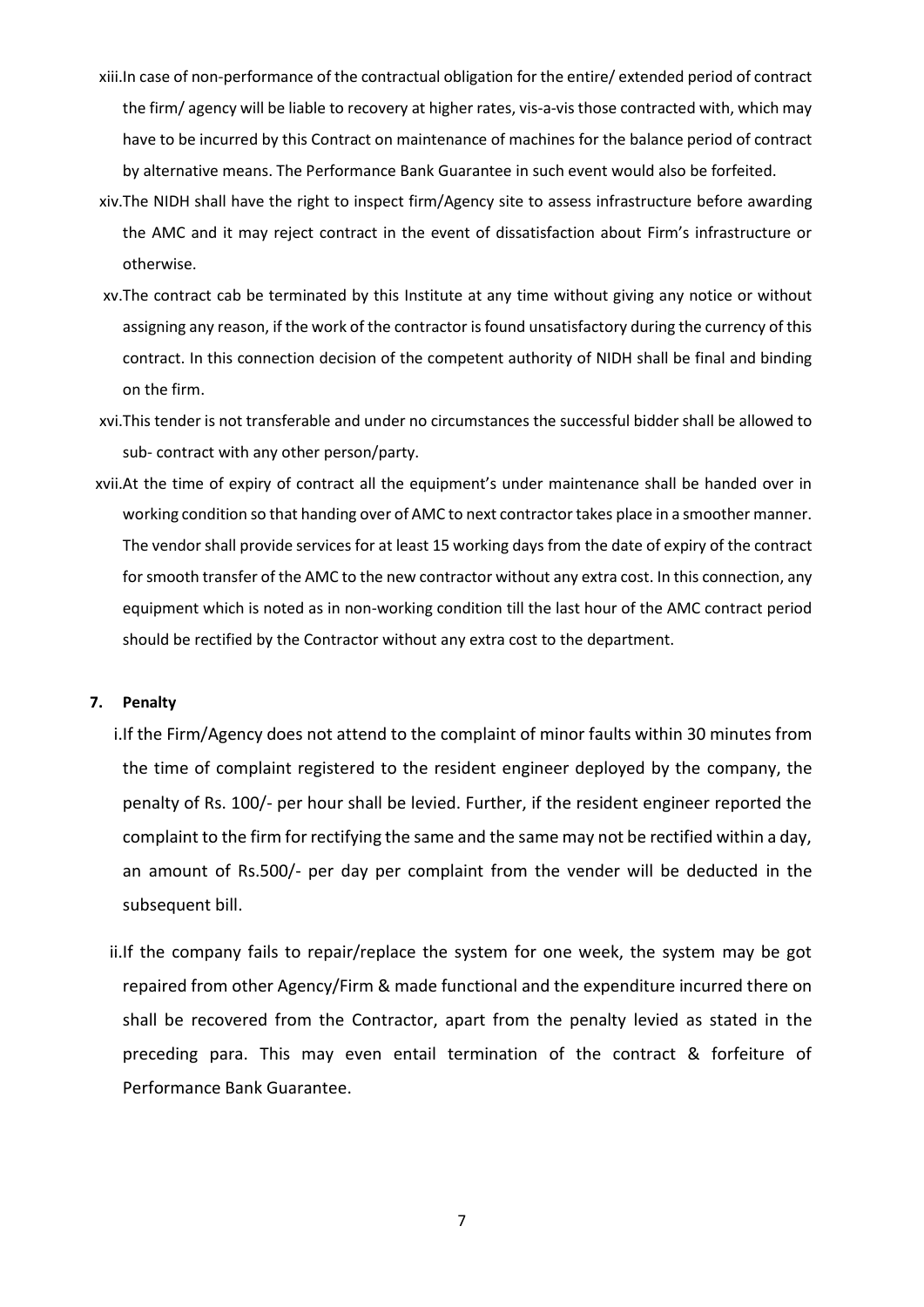- iii.In the event of Service Engineer remaining absent/on leave, without substitute thereof, deduction will be made @ Rs. 1000/- for each day of absence for each service engineer, from the contracted amount.
- iv.Penalty shall be deducted from the running payments due to the contractor.

#### **8. Payment**

- i.No advance payment would be made in any case. However, quarterly payment after satisfactory performance of each quarter would be made against submission of proper invoice and verification by the competent authority.
- **9.** Quotation received without sealed cover or without quoting rates in the specified proforma will not be accepted. The NIDH reserves the right to reduce or increase the number of equipment/items offered for maintenance contract during the currency of AMC. For increased number of such equipment/items the contractor may charge for repair/ maintenance on prorata basis. In case contract is given for higher number of equipment than the number as per the Annexure B, then proportionate amount of contract will be increased, if number is reduced amount will be reduced proportionately. NIDH also reserves the right to reject any quotation without assigning any reason.
- **10.**The Payment in respect of the items included later under warranty will be made on prorata basis.
- **11.**The rates quoted should be net and no discount, free services/ offers quoted in the quotation will be considered.
- **12.**The tender notice is available at the official website: www.nidh.ac.in/tenders.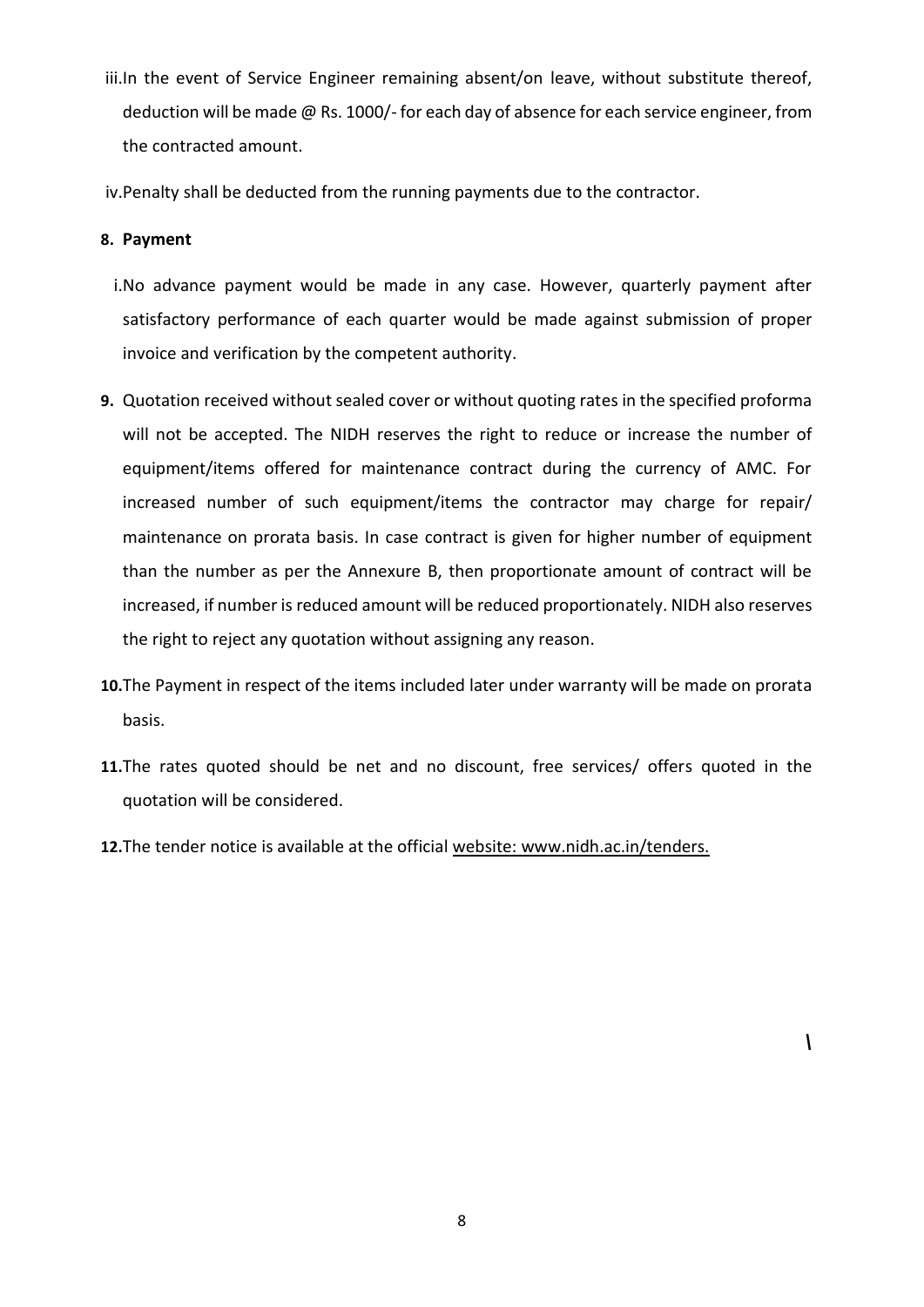#### *Annexure-A*

## **TECHNICAL BID**

| S. No. | Particulars                                                                                                                                                                                    | Details | Page No. |
|--------|------------------------------------------------------------------------------------------------------------------------------------------------------------------------------------------------|---------|----------|
| 1.     | Name of tendering AMC Service Provider                                                                                                                                                         |         |          |
| 2.     | Proof of Experience for providing the AMC service<br>for the last 05 years                                                                                                                     |         |          |
| 3.     | Proof of last 03 years annual turn-over [as per<br>clause-2(ii) of bid document]                                                                                                               |         |          |
| 4.     | Experience of the last 03 years in Govt.<br>Dept./Autonomous bodies, statutory bodies, PSUs                                                                                                    |         |          |
| 5.     | Satisfactory Performance Certificate and copy of<br>Purchase orders of atleast two Govt.<br>Department/autonomous bodies, statutory bodies,<br><b>PSUs</b>                                     |         |          |
| 6.     | Attach copy of Income Tax clearance certificate/<br>returns for the last three years and copy of<br>PAN/GIR No.                                                                                |         |          |
| 7.     | Attached List of Hardware and Network engineers<br>along with their qualification.                                                                                                             |         |          |
| 8.     | Full address of Firm<br>Telephone No.<br>Fax No.<br><b>Email Address</b>                                                                                                                       |         |          |
| 9.     | Full address of Workshop<br>Telephone No.<br>Fax No.<br><b>Email Address</b>                                                                                                                   |         |          |
| 10.    | PAN/GIR No. (attach self-attested copy)                                                                                                                                                        |         |          |
| 11.    | GST Registration No. (attach self-attested copy)                                                                                                                                               |         |          |
| 12.    | <b>EMD declaration details</b>                                                                                                                                                                 |         |          |
| 13.    | Copy of relevant document/ authorization<br>enclosed that the Vendor is authorized service<br>provider of reputed OEM brands such as<br>HP/Dell/Lenovo/IBM/ACER/Apple etc. for any<br>product. |         |          |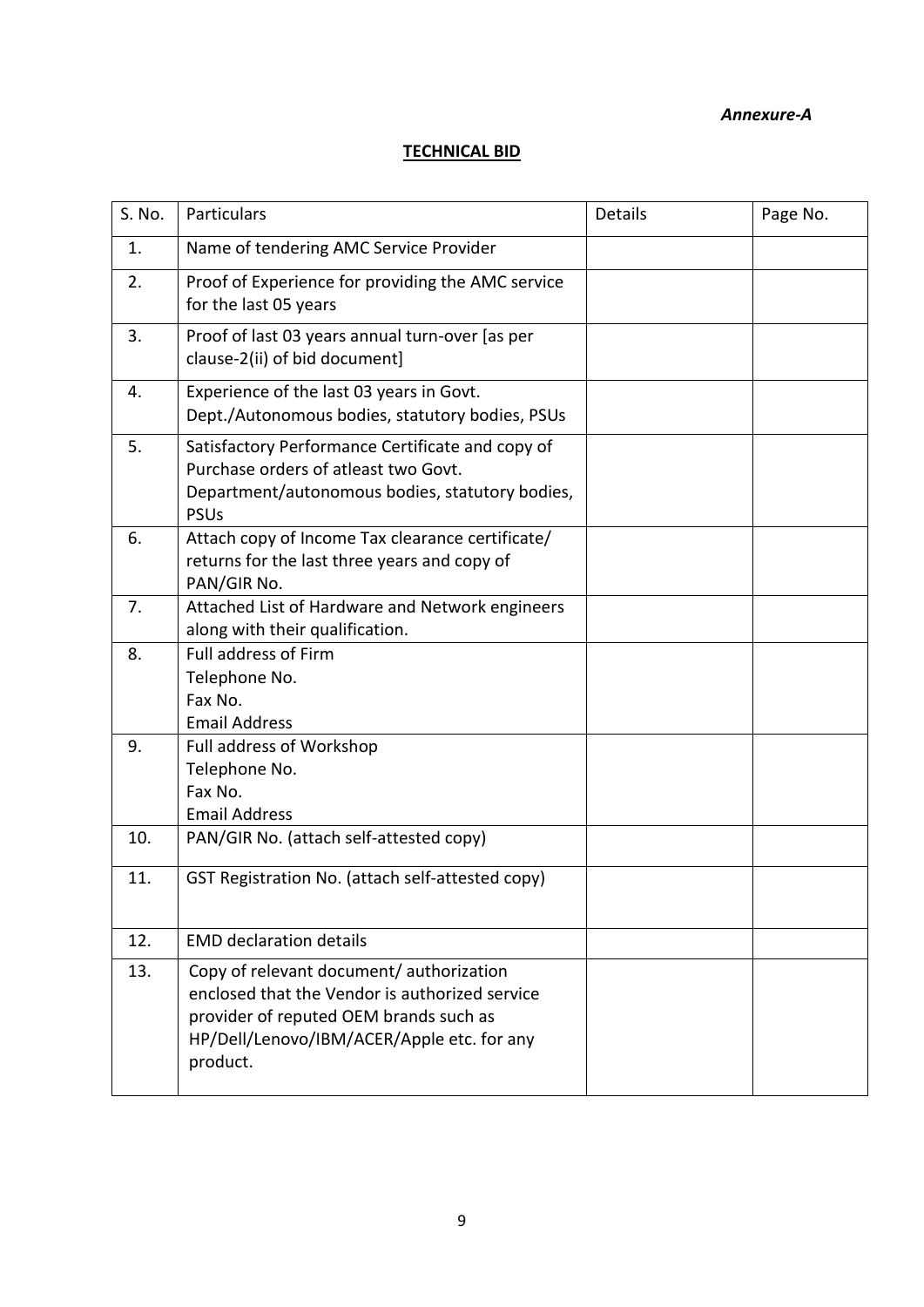#### **FINANCIAL BID**

#### **(Comprehensive Annual Maintenance Contract for period of 01 Year)**

**From**

…………………………… ………………………… ……………………………

**To**

The Director National Institute of Design Haryana Kurukshetra

I/We have read and examined the documents relating to the Comprehensive Annual Maintenance Contract of Servers, Workstations, Desktops, Laptops, Scanners, Printers, Plotters, Projectors, UPS and CCTV etc. installed at NID Haryana.

|           | <b>Type of Work</b>                                                       |                          |                                                                                                                                                                                                                                                                                       |                | <b>Annual Total</b> |
|-----------|---------------------------------------------------------------------------|--------------------------|---------------------------------------------------------------------------------------------------------------------------------------------------------------------------------------------------------------------------------------------------------------------------------------|----------------|---------------------|
|           | A. Maintenance of items mentioned at Section -I which are out of warranty |                          |                                                                                                                                                                                                                                                                                       |                |                     |
| Section-I | S.<br><b>No</b>                                                           | Particulars of item      | Specifications                                                                                                                                                                                                                                                                        | Qty.           |                     |
|           | 1.                                                                        | Server - Make HP         | HP ML350 Gen9 E5-2620v4 Server,<br>16GB SFF Svr/HP Smart Array<br>P440ar/2G Controller/HP SATA 9.6<br>JB Optical HDWR/2xHP 800 W FS<br>Plat ht Pig Power Supply Kit<br>HPE 16GB 2RX4 PC4-2400T-R Kit -<br>836220-B21<br>HP 1.2TB 12G SAS 10K Rpm SFF (2.5-<br>inch) SC Ent-781518-B21 | 01<br>01<br>03 |                     |
|           | 2.                                                                        | Workstations-<br>Make HP | HP Make workstations Model # Z-<br>440 Energy Star Qualified<br>Configuration Mini Tower, Win 7 Pro<br>64/ Intel Xeon E5 - 1620v3 3.5 10M<br>2133 4C CPU/ 32GB DDR4-2133 (4x)<br>8GB ) Reg RAM/ Intel C612 Chipset<br>NVIDIA Quadro K2200 4GB<br>Graphics/ 1TB SATA 7200rpm / Min     | 40             |                     |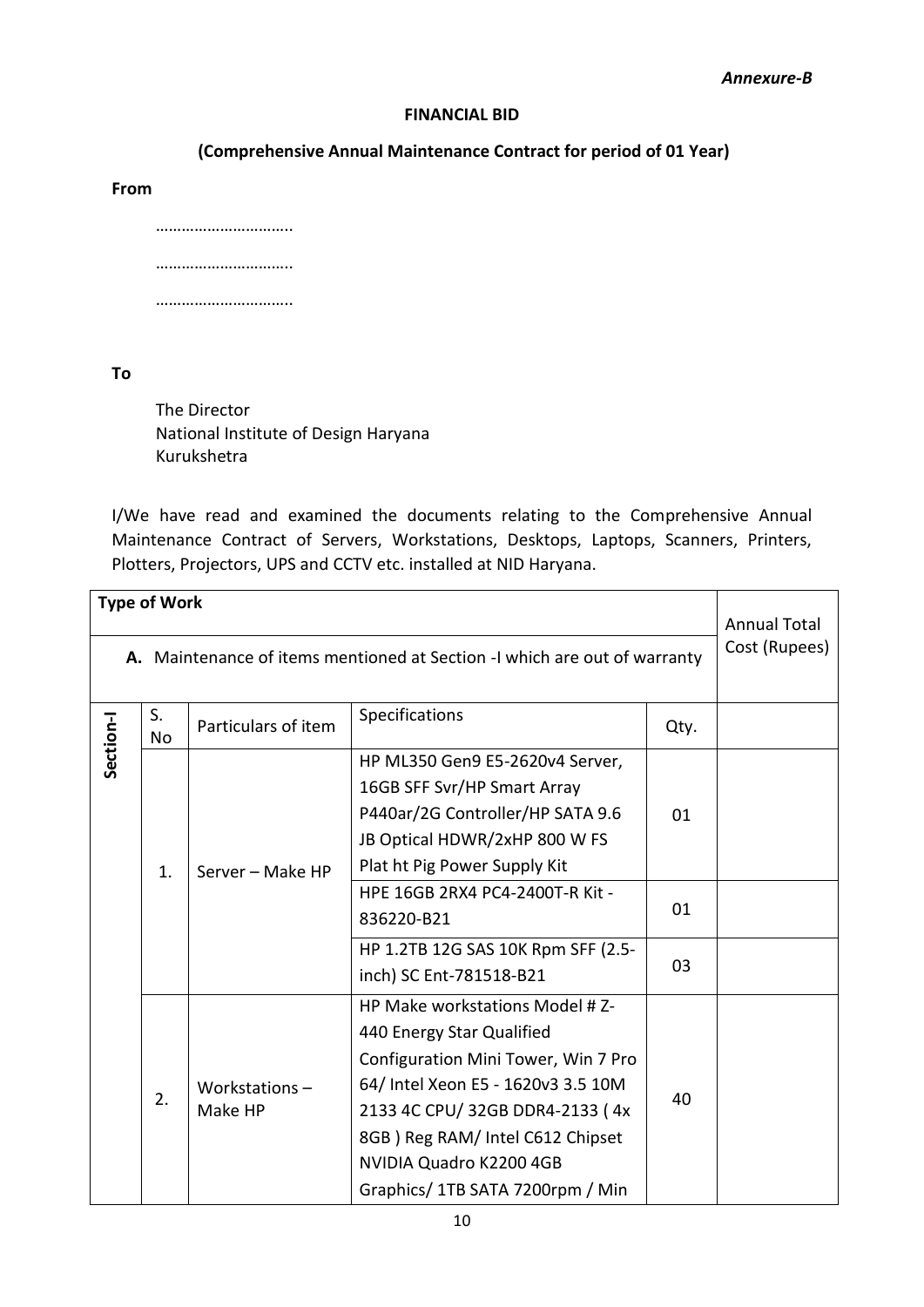|    |                             | 700 Watts, 9.5mm Slim DVDRW,        |    |  |
|----|-----------------------------|-------------------------------------|----|--|
|    |                             | Active Power Factor, Min 6USB IEEE  |    |  |
|    |                             | 1394b/USB Standard Keyboard, USB    |    |  |
|    |                             | Optical Scroll Mouse, HP Z24i       |    |  |
|    |                             | Professional                        |    |  |
|    |                             | 24" Wide screen LED IPS Flat Panel  |    |  |
|    |                             | Workstations HP Make Z-440 Energy   |    |  |
|    |                             | Star Intel Xeon E5-1620V4 305 10M   |    |  |
|    |                             | 2400 processor, 700W Chassis, 1TB   |    |  |
|    |                             | 7200 RPM SATA HDD, 32GB(4x8)        |    |  |
| 3. | Workstations-               | REGRAM, NVIDIA QUADRO K2200         | 20 |  |
|    | Make HP                     | 4GB Graphic Card, 9.5MM SLIM        |    |  |
|    |                             | DVDRW, WINDOW 10 Pro, US            |    |  |
|    |                             | Keyboard and Mouse with HP Z24i     |    |  |
|    |                             | 24-Inch IPS Monitor                 |    |  |
|    |                             | HP Make Laptops Model # 440 G-3 i-  |    |  |
|    |                             | 7,6500U, 14" Screen with 2          |    |  |
|    |                             | Antenna, 8GB 2133 DDR4 RAM, 1 TB    |    |  |
|    | Laptops - Make HP           | 5400 RPM HDD, Win 10 Pro, touch     |    |  |
| 4. |                             | Screen with Built in 720P HD        | 5  |  |
|    |                             | Webcam, 65 Watt Smart nPFC EM       |    |  |
|    |                             | AC Adaptor, Fingerprint reader, 6   |    |  |
|    |                             | Cell 55WHr Battery                  |    |  |
|    |                             | HP make laptop (Probook) 440-G4, i- |    |  |
|    |                             | 7, 7500U, 14" HD LED Screen with 2  |    |  |
|    |                             | Antenna, 8GB DDR4 2133 Ram, 1TB     |    |  |
| 5. | Laptops - Make HP           | 5400 RPM SATA, Fingerprint Reader,  | 5  |  |
|    |                             | 65 Watt AC Adaptor, Win 10 Pro      |    |  |
|    |                             | 64bit, 720P Webcam                  |    |  |
|    |                             | HP Make Desktop Computers 280-      |    |  |
|    |                             | G2 180W MT, Intel Core i7-6700      |    |  |
|    |                             | 3.4G 8M2133 4C processor, \$GB      |    |  |
|    | Desktops - Make             |                                     |    |  |
| 6. | HP                          | 2133 DIMM RAM, 1TB 7200 RPM         | 10 |  |
|    |                             | SATA 6G 305 HDD, 9.5 MM SLIM        |    |  |
|    |                             | DVDRW, Window 10 64 bit,            |    |  |
|    |                             | HP V194 18.5" LED Monitor           |    |  |
|    |                             | Apple make I - Mac 27" With 5 K     |    |  |
|    | Apple I - Mac 27"           | Retina Part # ZOSD, Processor: 3.2  |    |  |
| 7. | With 5 K Retina             | GHz, Quad-core Intel Core i5, Turbo | 10 |  |
|    |                             | boost upto 3.6 GHz, 16GB 1867MHz    |    |  |
|    |                             | DDR3 SDRAM, 1 T Fusion              |    |  |
| 8. | Printers M128FN-<br>Make HP | B/W, A4 Size Multifunction Printer  | 5  |  |
|    |                             |                                     |    |  |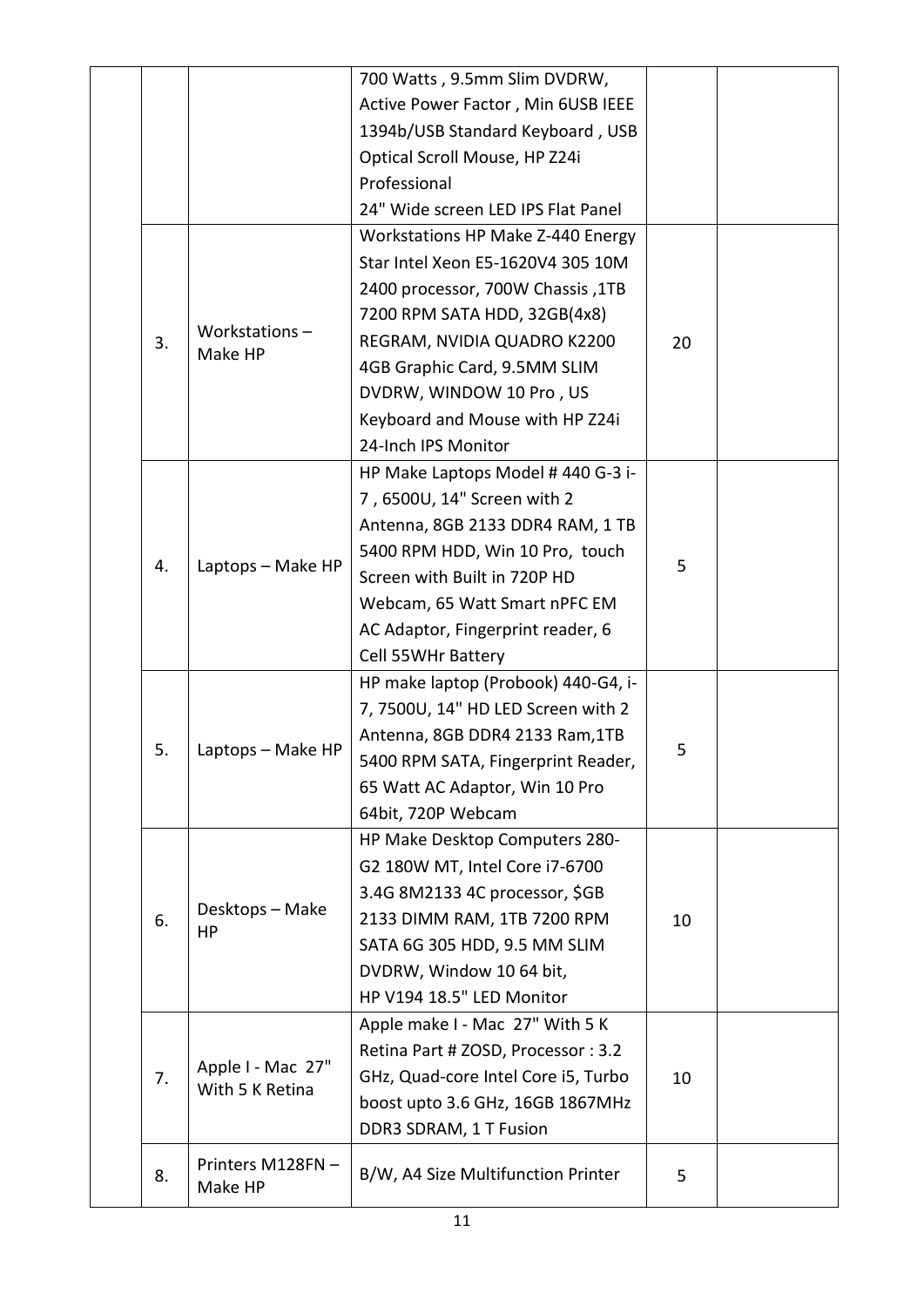| 9.  | Printers M202dw-<br>Make HP                                       | B/W, A4 Size Single Function Printer                           | 3                                  |  |
|-----|-------------------------------------------------------------------|----------------------------------------------------------------|------------------------------------|--|
| 10. | <b>Color Printer</b><br>CP5225dn - Make<br>HP                     | A3 size color Printer                                          | $\mathbf{1}$                       |  |
| 11. | <b>Color Printer</b><br>CP5225dn - Make<br>HP                     | A3 size color Printer                                          | 1                                  |  |
| 12. | Plotter HP Z5600-<br>Make HP                                      | Color 44 Inch A0 Plotter                                       | $\mathbf{1}$                       |  |
| 13. | Printers M203dw-<br>Make HP                                       | B/W, A4 Size Single Function Printer                           | 6                                  |  |
| 14. | Printers M427fdn-<br>Make HP                                      | B/W, A4 Size Multifunction Printer                             | $\overline{2}$                     |  |
| 15. | Printers M132FN-<br>Make HP                                       | B/W, A4 Size Multifunction Printer                             | $\overline{2}$                     |  |
| 16. | Ricoh<br>Multifunction<br>Printer MPC 2011                        | Color A3 Size Multifunction (Print,<br>Copy, Scan) without ADF | $\mathbf{1}$                       |  |
| 17. | HP Scan jet Ent<br><b>Flow N9120</b><br><b>Flatbed Scanner</b>    | A3 Size Scanner                                                | 01                                 |  |
| 18. | HP Scan jet Ent<br><b>Flow N9120</b><br><b>Flatbed Scanner</b>    | A3 Size Scanner                                                | 01                                 |  |
| 19. | Projectors - Make<br>Benq                                         | BenQ MX704 with Q class dongle,<br>4000 Lumens DLP Projector   | 02                                 |  |
| 20. | Projectors - Make<br>Beng                                         | BenQ MX-528P,<br>3300 Lumens                                   | 01                                 |  |
|     | CCTV Camera-<br>Make Hikvision<br>with all hardware<br>components | HD IP Dome & Bullet Camera                                     | 10<br>Dome,<br>16<br><b>Bullet</b> |  |
| 21. | NVR - Make<br><b>Hikvision DS-</b><br>7R32NI-E2                   | 32 Channel                                                     | 01                                 |  |
|     | <b>SMPS Power</b><br>Supply Make TVS                              |                                                                | 04                                 |  |
|     | Surveillance Hard<br>Disk, 2TB                                    |                                                                | 02                                 |  |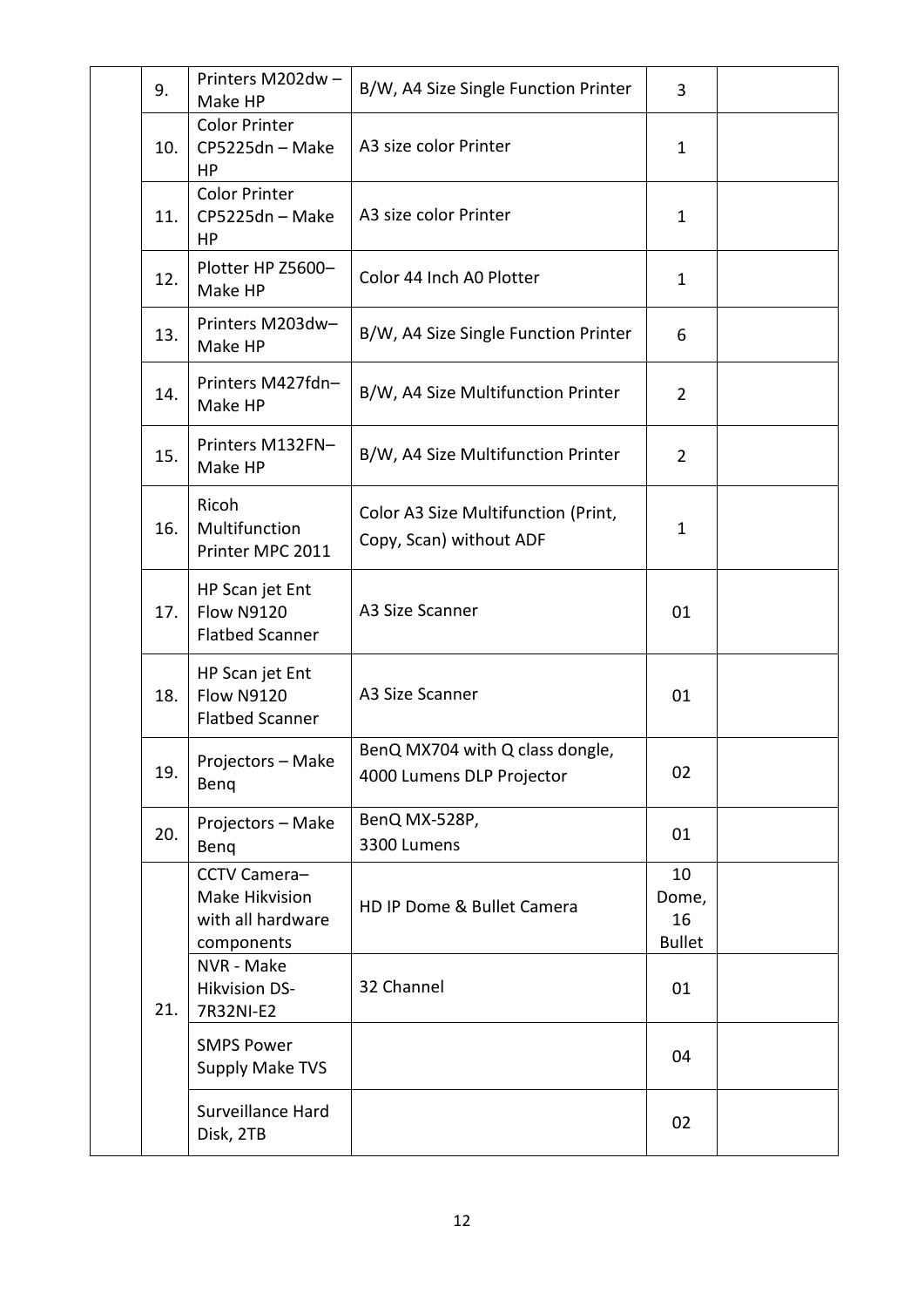|            |                                                                                                                                                                                          |                                                                   | D-link 8 Port Unmanaged Gigabit                                                                              |    |  |  |
|------------|------------------------------------------------------------------------------------------------------------------------------------------------------------------------------------------|-------------------------------------------------------------------|--------------------------------------------------------------------------------------------------------------|----|--|--|
|            |                                                                                                                                                                                          | Network Switch                                                    | Switch, DGS 1008                                                                                             | 04 |  |  |
|            | 22.                                                                                                                                                                                      | <b>CCTV Cameras and</b><br>DVR with all<br>hardware<br>components | Analog Camera (Wbox) =02, One IP<br>Camera (Hikvision), 4 Channel<br>DVR(Hikvision), HDD 500 GB<br>(Seagate) | 03 |  |  |
|            |                                                                                                                                                                                          | CCTV with all<br>hardware<br>components                           | 2MP Network Bullet Camera make:<br>Hikvision DS12PP13=05, WBox 2 MP<br>Analog Camera = (02)                  | 07 |  |  |
|            | 23.                                                                                                                                                                                      | Power Supply 12V<br>5 Amp                                         | <b>Time Watch</b>                                                                                            | 04 |  |  |
|            |                                                                                                                                                                                          | Network Switch                                                    | D-link 5 Port                                                                                                | 03 |  |  |
|            |                                                                                                                                                                                          |                                                                   | 2 MP HD IP IR Camera (WBox) with<br>power supply                                                             | 57 |  |  |
|            | 24.                                                                                                                                                                                      | <b>CCTV</b> in Girls<br>Hostel & Boys                             | NVR 32 Channel with 4 SATA<br>interfaces (Hikvision)                                                         | 02 |  |  |
|            |                                                                                                                                                                                          | Hostel                                                            | Surveillance Hard Disk, 2TB                                                                                  | 04 |  |  |
|            |                                                                                                                                                                                          |                                                                   | 24 Port Unmanaged gigabit Ethernet<br>Switch                                                                 | 04 |  |  |
|            | 25.                                                                                                                                                                                      | UPS 1 kVA - Make<br>Microtek                                      | Microtek UPS 1000VA, AVR<br>135~300V AC, Battery: 12V, 7.2<br>$AH*2$                                         | 20 |  |  |
|            | 26.                                                                                                                                                                                      | UPS 1 kVA - Make<br>Microtek                                      | Microtek Twin Guard 1000VA UPS                                                                               | 01 |  |  |
|            | 27.                                                                                                                                                                                      | HP make Scanjet<br>5590 Dig Flatbed<br>Scanner                    | A4 Size Scanner                                                                                              | 02 |  |  |
|            | B. Charges for coordinating with concerned OEM for timely and<br>proper maintenance of hardware for items which are under<br>warranty or under maintenance by the OEM as per Annexure C. |                                                                   |                                                                                                              |    |  |  |
| Section-II |                                                                                                                                                                                          |                                                                   |                                                                                                              |    |  |  |
|            | C.                                                                                                                                                                                       |                                                                   |                                                                                                              |    |  |  |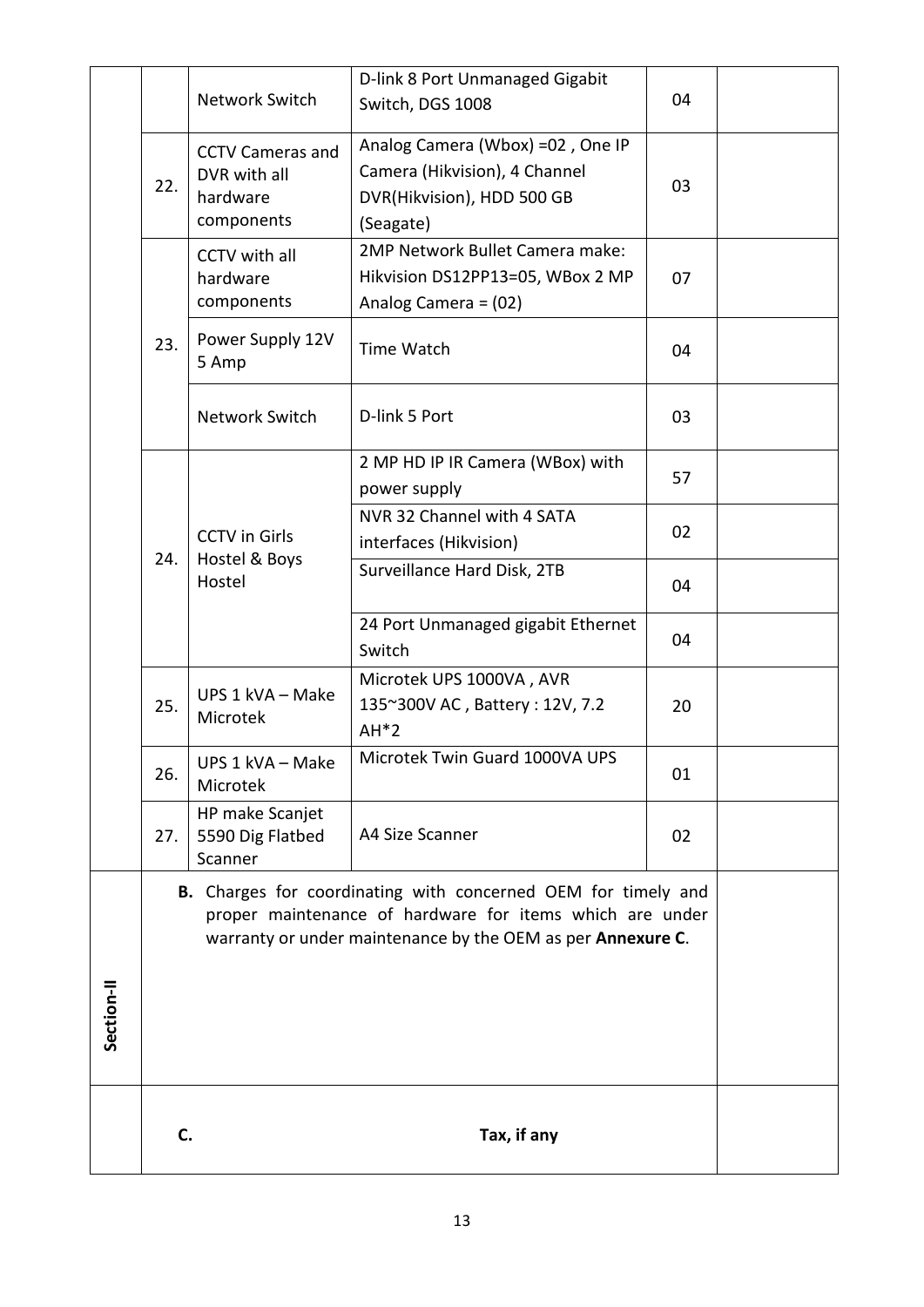| $(A+B+C)$ | <b>Total Cost</b> |  |
|-----------|-------------------|--|
|           |                   |  |

**(In words): \_\_\_\_\_\_\_\_\_\_\_\_\_\_\_\_\_\_\_\_\_\_\_\_\_\_\_\_\_\_\_\_\_\_\_\_\_\_\_\_\_\_\_\_\_\_\_\_\_\_\_\_\_\_**

If the Offer is accepted, I/We agree to keep the proposal valid till the completion of the event. I/We shall not withdraw the Assignment during the validity period and the institute shall be at liberty to forfeit the EMD and make alternate arrangements at my/our risk and cost in case of withdrawal of Offer during the validity period.

Authorized Signatory

(Signature, Name and Company Seal)

Place:

Date: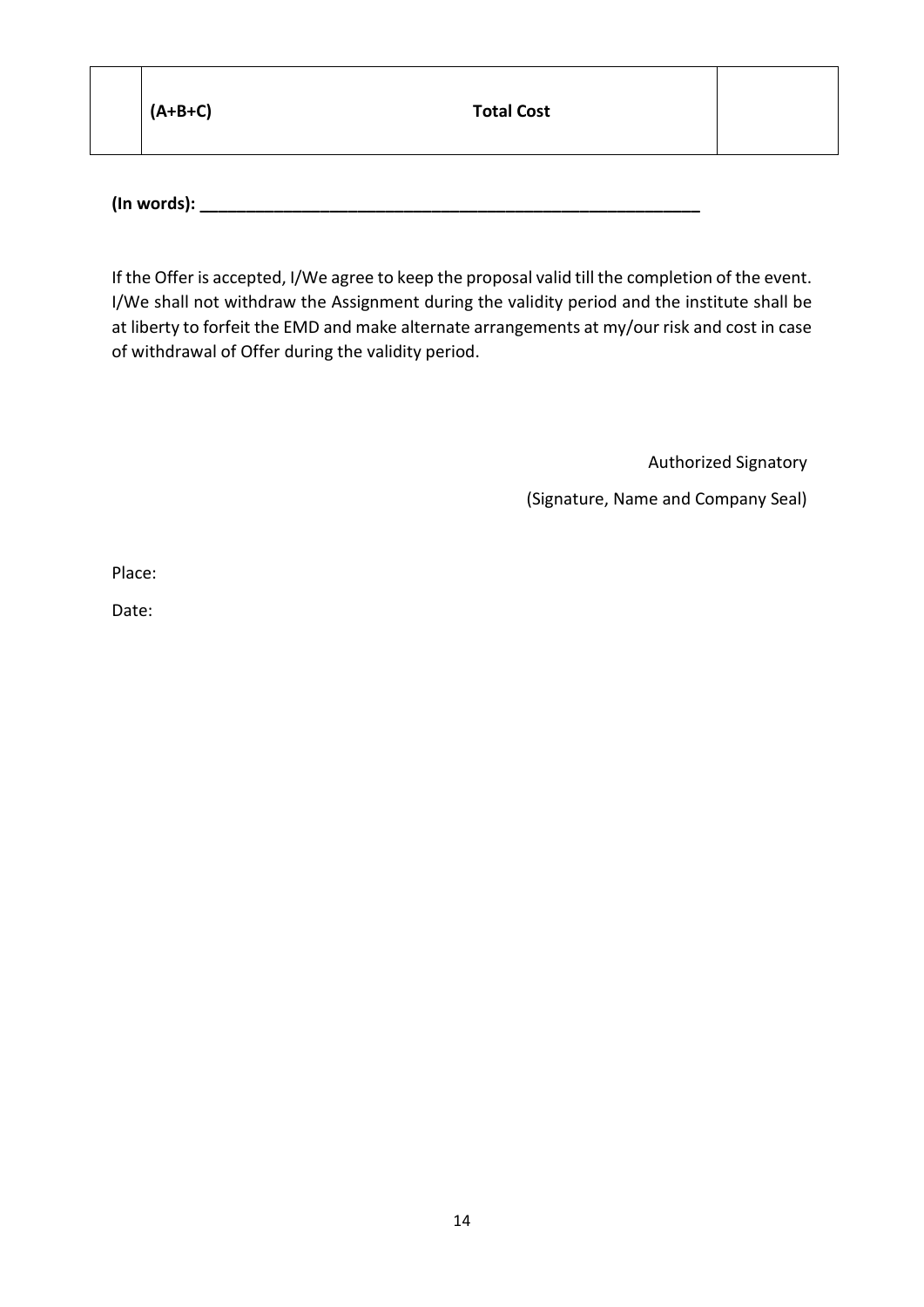## **List of IT Hardware**

## **1. Items which are out of warranty**

| S.<br>No | Particulars of item                                  | Qty.           | Year of<br>Purchase | Warranty<br>Expired in | Remarks |
|----------|------------------------------------------------------|----------------|---------------------|------------------------|---------|
| 1.       | HP ML350 Gen9 E5-2620v4<br>Server                    | 01             | 2016                | Nov, 2019              |         |
| 2.       | Workstations                                         | 40             | 2016                | Sep, 2019              |         |
| 3.       | Workstations                                         | 20             | 2017                | Jun, 2020              |         |
| 4.       | Laptops                                              | 5              | 2016                | Sep, 2019              |         |
| 5.       | Laptops                                              | 5              | 2017                | Jun, 2020              |         |
| 6.       | Desktops                                             | 10             | 2017                | <b>June 2020</b>       |         |
| 7.       | Apple I - Mac 27" With 5 K<br>Retina                 | 10             | 2017                | May, 2020              |         |
| 8.       | Printers M128FN                                      | 5              | 2016                | Nov, 2019              |         |
| 9.       | Printers M202dw                                      | 3              | 2016                | Oct, 2019              |         |
| 10.      | Color Printer CP5225dn                               | $\mathbf{1}$   | 2016                | Oct, 2019              |         |
| 11.      | Color Printer CP5225dn                               | $\mathbf{1}$   | 2017                | Jun, 2020              |         |
| 12.      | Plotter HP Z5600                                     | $\mathbf{1}$   | 2016                | Oct, 2019              |         |
| 13.      | Printers M203dw                                      | 6              | 2017                | Aug, 2020              |         |
| 14.      | Printers M427fdn                                     | $\overline{2}$ | 2017                | June, 2020             |         |
| 15.      | Printers M132FN                                      | $\overline{2}$ | 2017                | June, 2020             |         |
| 16.      | <b>Ricoh Multifunction Printer</b><br>MPC 2011       | $\mathbf{1}$   | 2017                | Mar,<br>2021           |         |
| 17.      | HP Scan jet Ent Flow N9120<br><b>Flatbed Scanner</b> | 01             | 2016                | Sep, 2020              |         |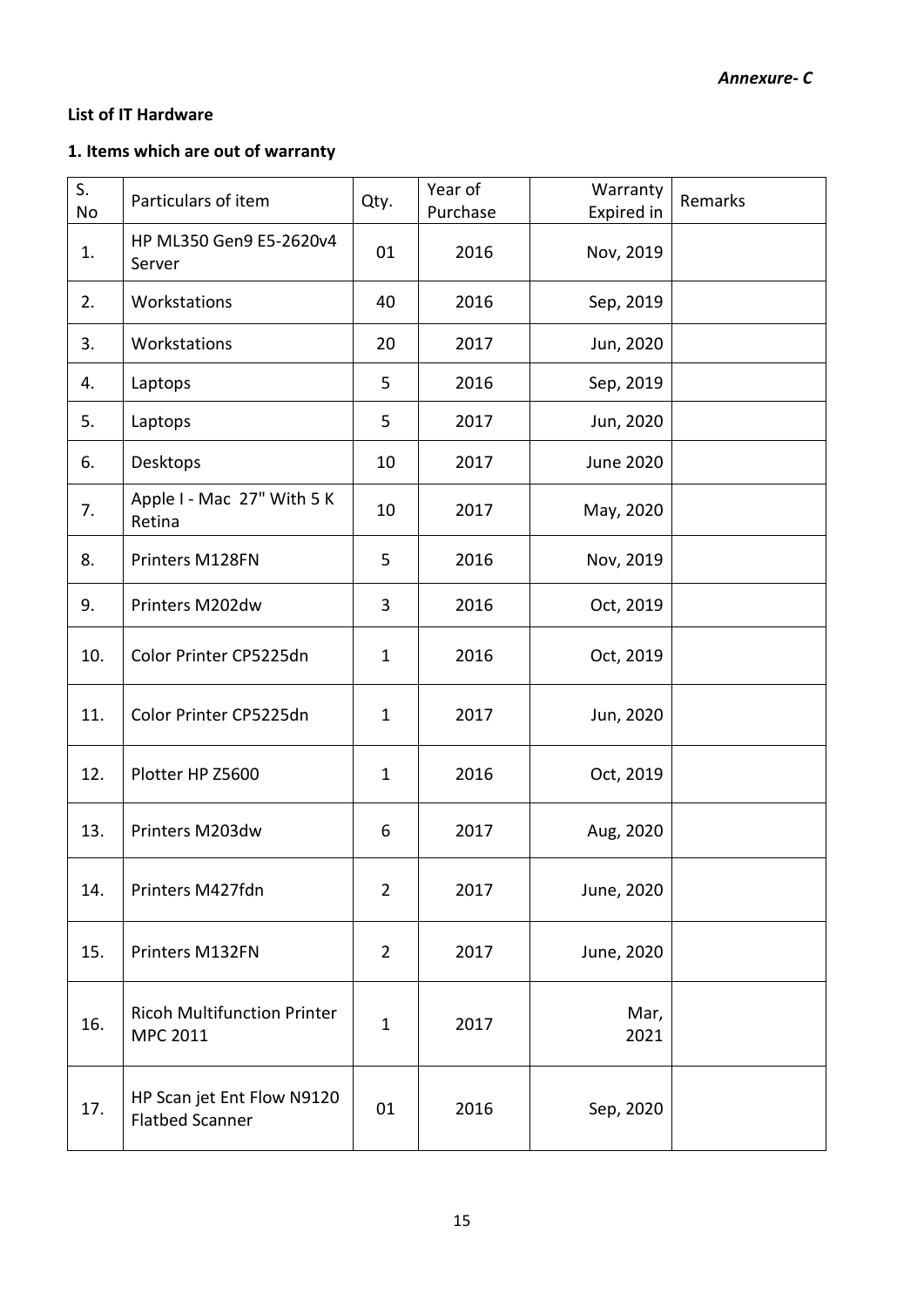| 18. | HP Scan jet Ent Flow N9120<br><b>Flatbed Scanner</b> | 01 | 2017             | Sep, 2020    |  |
|-----|------------------------------------------------------|----|------------------|--------------|--|
| 19. | Projectors                                           | 02 | 2016             | Sep, 2018    |  |
| 20. | Projectors                                           | 01 | 2017             | Apr, 2019    |  |
| 21. | CCTV with all hardware<br>components                 | 26 | Jan 2018         | Jan,<br>2020 |  |
| 22. | CCTV with all hardware<br>components                 | 03 | <b>July 2018</b> | Jul,<br>2020 |  |
| 23. | CCTV with all hardware<br>components                 | 07 | 2019             | Sep<br>2020  |  |
| 24. | <b>CCTV in GH &amp; BH</b>                           | 57 | Dec 2018         | Dec<br>2020  |  |
| 25. | UPS 1 kVA                                            | 20 | 2017             | Mar,<br>2019 |  |
| 26. | UPS 1 kVA                                            | 01 | 2019             | Jan, 2019    |  |
| 27. | HP make Scanjet 5590 Dig<br><b>Flatbed Scanner</b>   | 02 | 2016             | Nov, 2019    |  |

## **2. Items which are under warranty or under maintenance by the OEM.**

| S. No.       | <b>Make</b>              | <b>Make &amp; MODEL With</b><br><b>Specifications</b>                                                     | <b>Serial No</b>                                                                                     | Year Of<br><b>Purchase</b> | Warranty<br><b>Status</b> |
|--------------|--------------------------|-----------------------------------------------------------------------------------------------------------|------------------------------------------------------------------------------------------------------|----------------------------|---------------------------|
|              |                          | <b>WORKSTATION = 10, Monitor=05</b>                                                                       |                                                                                                      |                            |                           |
| $\mathbf{1}$ | <b>DELL</b>              | Dell Precision 5820 Tower<br>Workstation with Dell P2719H<br>(27 Inch Full HD LED IPS<br>Display/Monitor) | GZH6833,10J6833,<br>40J6883, JZH68833,<br>HZH6883, 20J6833,<br>50J6833, JZH6833,<br>30J6833, 60J6833 | 2020                       | In Warranty               |
|              | DESKTOP =33, Monitor =23 |                                                                                                           |                                                                                                      |                            |                           |
| $\mathbf{1}$ | HP.                      | HP Prodesk 600 G5 SFF<br>Desktop Computer System<br>with HP P224 Monitor (22 Inch<br>Full HD IPS Display) | INA028R6H8,<br>INA028R6H9'<br>INA028R6HB,<br>INA028R6HC,<br>INA028R6HD,<br>INA028R6HF,               | 2020                       | In Warranty               |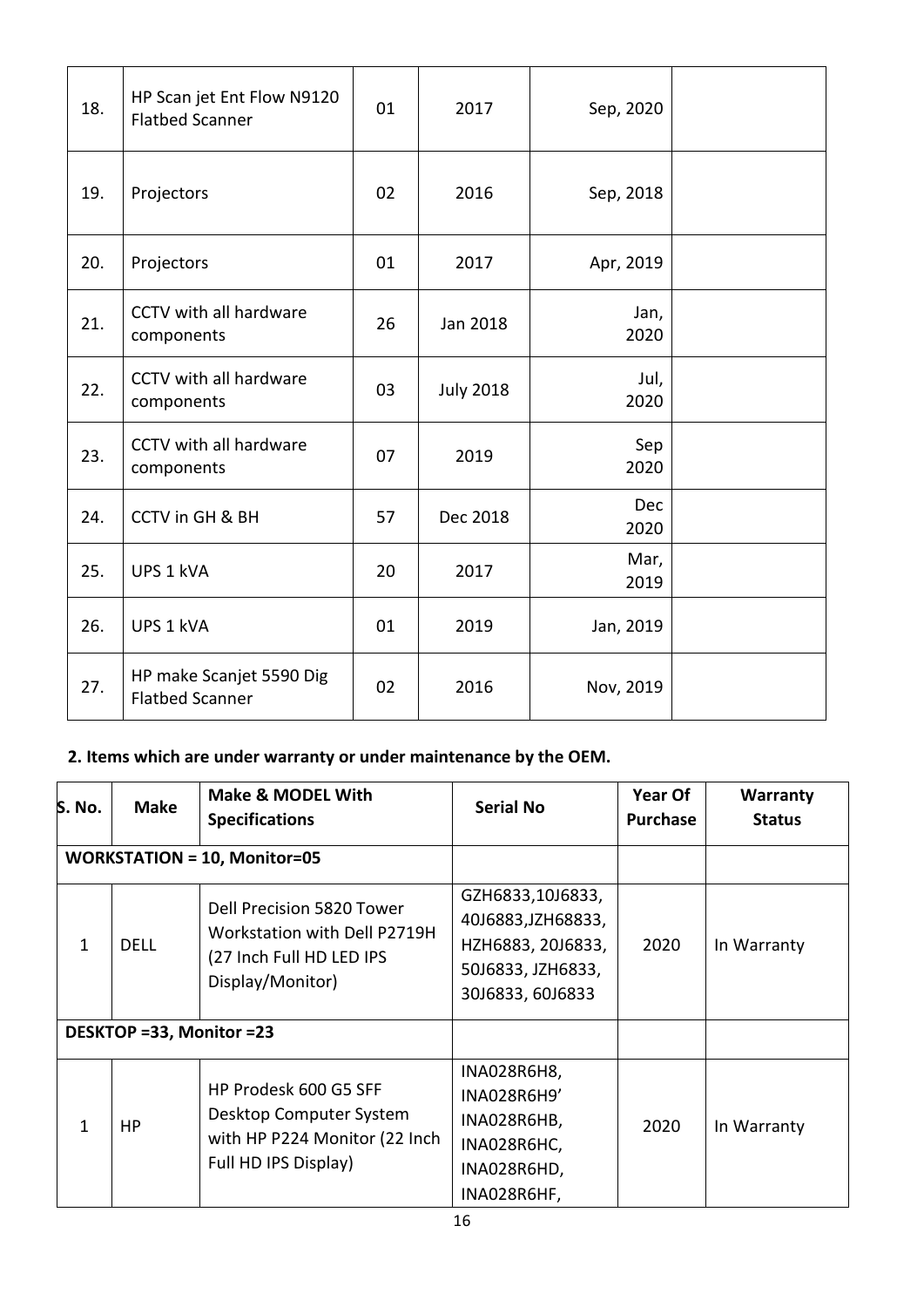|              |                         |                        | INA028R6HG,                      |      |             |
|--------------|-------------------------|------------------------|----------------------------------|------|-------------|
|              |                         |                        | INA028R6HH,                      |      |             |
|              |                         |                        | INA028R6HJ,                      |      |             |
|              |                         |                        | 1NA028R6HK,                      |      |             |
|              |                         |                        | INA028R6HL,                      |      |             |
|              |                         |                        | INA028R6HM,                      |      |             |
|              |                         |                        | 1NA028R6HN,                      |      |             |
|              |                         |                        | INA028R6HP,                      |      |             |
|              |                         |                        | INA028R6HQ,                      |      |             |
|              |                         |                        | INA028R6HR,                      |      |             |
|              |                         |                        | INA028R6HS,                      |      |             |
|              |                         |                        | INA028R6HT,                      |      |             |
|              |                         |                        | INA028R6HV,                      |      |             |
|              |                         |                        | INA028R6HW,                      |      |             |
|              |                         |                        | INA028R6HX,                      |      |             |
|              |                         |                        | INA028R6HY,                      |      |             |
|              |                         |                        | INA028R6H,                       |      |             |
|              |                         |                        | INAO28R6JO,                      |      |             |
|              |                         |                        | INAO28R6J1,                      |      |             |
|              |                         |                        | INAO28R6J2,                      |      |             |
|              |                         |                        | INAO28R6J3,                      |      |             |
|              |                         |                        | INAO28R6J4,                      |      |             |
|              |                         |                        | INAO28R6J5,                      |      |             |
|              |                         |                        | INAO28R6J6,                      |      |             |
|              |                         |                        | INAO28R6J7,                      |      |             |
|              |                         |                        | <b>INAO28R6J8,</b>               |      |             |
|              |                         |                        | INAO28R6J                        |      |             |
|              | Apple iMac 27 inch = 06 |                        |                                  |      |             |
|              |                         |                        |                                  |      |             |
|              |                         |                        | SC02C90DAJV3Q,                   |      |             |
|              |                         |                        | SC02C90DFJV3Q,<br>SC02C90DSJV3Q, |      |             |
| $\mathbf{1}$ | Apple                   | iMac 27 inch           | SC02C90FDJV3Q,                   | 2020 | In Warranty |
|              |                         |                        | SC02C90GVJV3Q,                   |      |             |
|              |                         |                        | SC02C90H8JV3Q                    |      |             |
|              |                         |                        |                                  |      |             |
|              | $LAPTOP = 10$           |                        |                                  |      |             |
|              |                         |                        | 5CD015D36C,                      |      |             |
|              |                         |                        | 5CD015D36D,                      |      |             |
|              |                         |                        | 5CD015D36F,                      |      |             |
| $\mathbf{1}$ | HP                      | HP Probook 450 G6 Non- | 5CD015D36G,                      | 2020 | In Warranty |
|              |                         | Touch                  | 5CD015D36H,                      |      |             |
|              |                         |                        | 5CD015D36J,                      |      |             |
|              |                         |                        | 5CD015D36K,                      |      |             |
|              |                         |                        | 5CD015D36L,                      |      |             |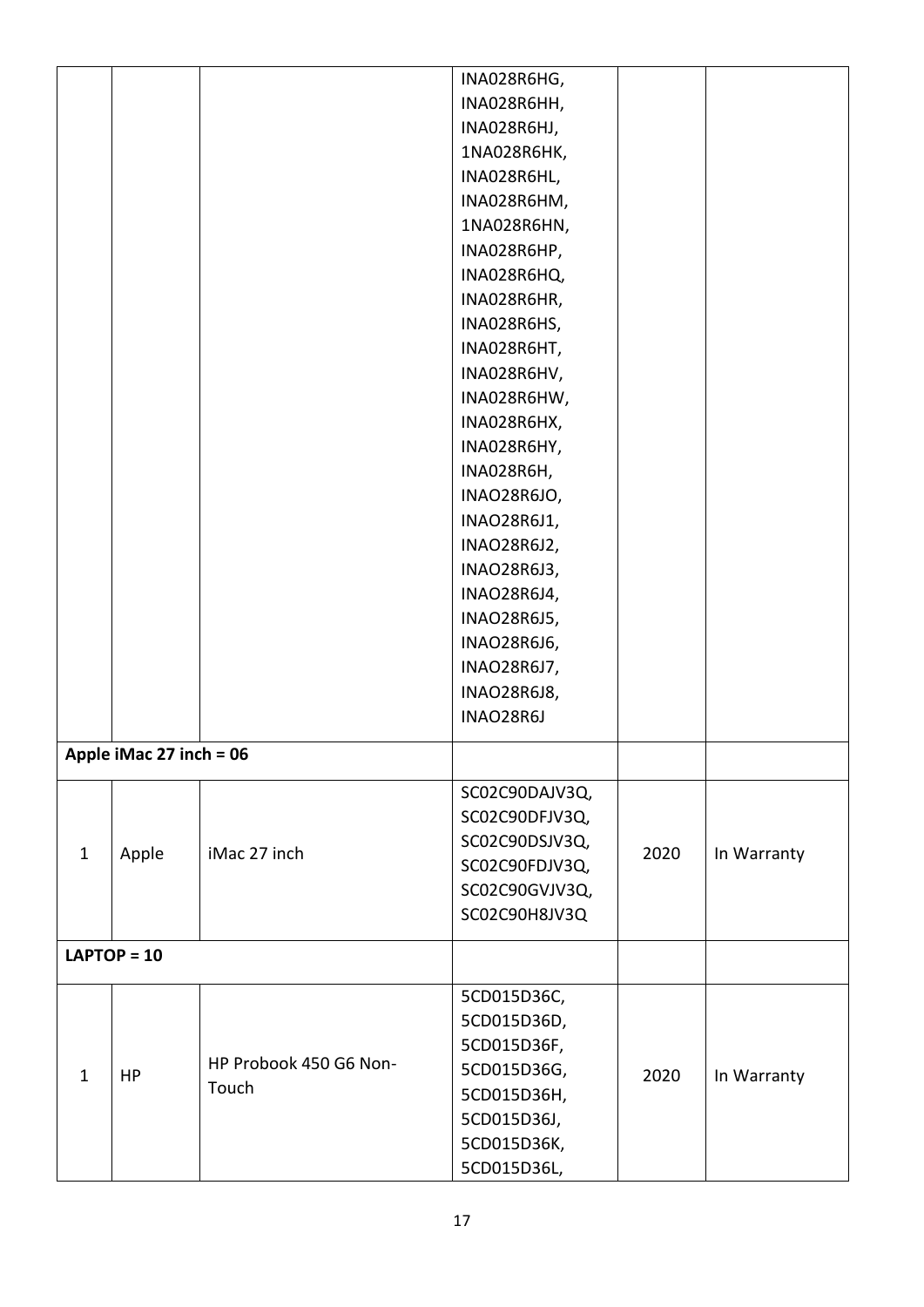|                         |                |                                                                                          | 5CD015D36M,    |      |             |
|-------------------------|----------------|------------------------------------------------------------------------------------------|----------------|------|-------------|
|                         |                |                                                                                          | 5CD015D36N,    |      |             |
|                         |                | <b>Interactive Display with Pen = 13</b>                                                 |                |      |             |
|                         | Wacom          |                                                                                          | 9DH00F1000069, |      |             |
|                         |                |                                                                                          | 9DH00F1000066, |      |             |
|                         |                |                                                                                          | 9DH00F1000062, |      |             |
|                         |                |                                                                                          | 9DH00F1000065, |      |             |
|                         |                | Wacom Cintiq Pro 24 Non-<br>Touch DTK-2420/KO-CX                                         | 9DH00F1000072, |      | In Warranty |
|                         |                |                                                                                          | 9DH00F1000061, | 2020 |             |
| $\mathbf{1}$            |                |                                                                                          | 9DH00F1000078, |      |             |
|                         |                |                                                                                          | 9DH00F1000012, |      |             |
|                         |                |                                                                                          | 9DH00F1000076, |      |             |
|                         |                |                                                                                          | 9DH00F1000074, |      |             |
|                         |                |                                                                                          | 9DH00F1000077, |      |             |
|                         |                |                                                                                          | 9DH00F1000069, |      |             |
|                         |                |                                                                                          | 9DH00F1000075, |      |             |
| <b>CCTV CAMERA = 22</b> |                |                                                                                          |                |      |             |
| 1.                      | Hik-<br>vision | 22 CCTV Cameras, NVR 16<br>Channel (02) & Other related<br>material (for Hostel Complex) |                | 2020 | In Warranty |

# **3. Items to be maintained directly by OEM**

| S. No | Make                   | Item Name/Model                       | Qty. | Warranty<br>Expired on | <b>Status</b>       |
|-------|------------------------|---------------------------------------|------|------------------------|---------------------|
| 1.    | Synology               | NAS Box 16 TB DS1815+                 | 01   | Sep, 2019              |                     |
| 2.    | Synology               | NAS Box 16 TB DS1817+                 | 01   | Apr, 2020              |                     |
| 3.    | <b>Numeric</b>         | 10 kVA UPS with Battery Bank          | 01   | Dec, 2019              |                     |
| 4.    | <b>Numeric</b>         | 5 kVA UPS with Battery Bank           | 02   | Nov, 2019              | To be<br>maintained |
| 5.    | <b>Numeric</b>         | 5 kVA UPS with Battery Bank           | 01   | Apr, 2020              | directly by OEM     |
| 6.    | Interactive<br>Display | Cintig Wacom 22 HD DTH-<br>2200/KO-CX | 04   | Apr, 2018              |                     |
| 7.    | Touchpad               | Intous pro Large Touchpad with<br>Pen | 20   | Apr, 2018              |                     |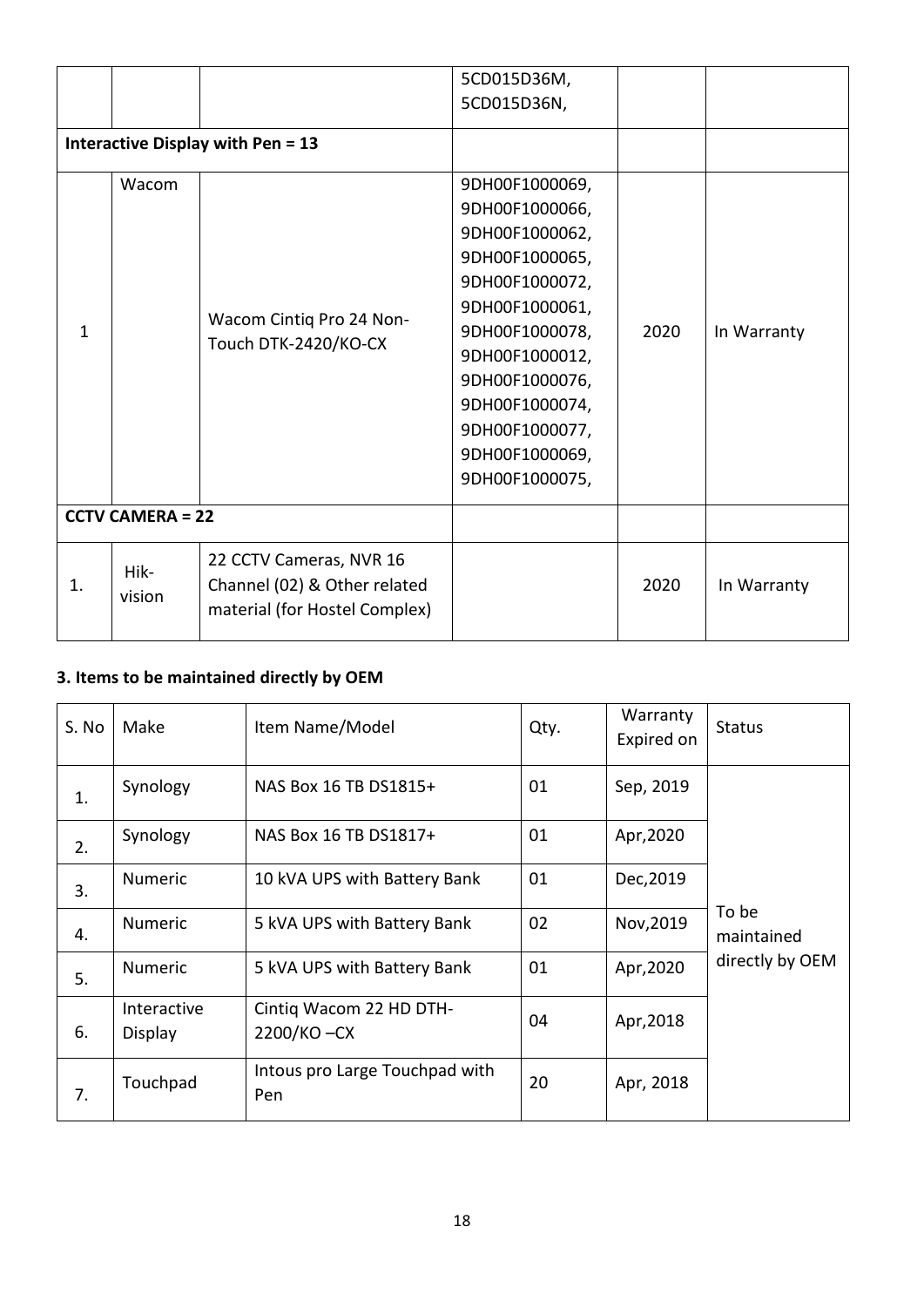#### **FORMAT FOR NON-BLACKLISTING**

I/ We \_\_\_\_\_\_\_\_\_\_\_\_\_\_\_\_Manufacturer/Partner/Authorized Distributor/Agent (strike out which is not applicable) of (Supplier) \_\_\_\_\_\_\_\_\_\_\_\_\_\_\_\_\_\_\_\_\_\_\_\_ do hereby declare and solemnly affirm that the individual/firm/company is not black-listed by the Union/State Government/Autonomous body.

Deponent

Address **and a** 

 I/ We hereby solemnly declare and affirm that the above declaration is true and correct to the best of my knowledge and belief. No part of it is false and nothing has been concealed.

Deponent

Dated:

(Note: To be furnished on non-judicial stamp paper of Rs. 100/- duly attested by the Oath Commissioner.)